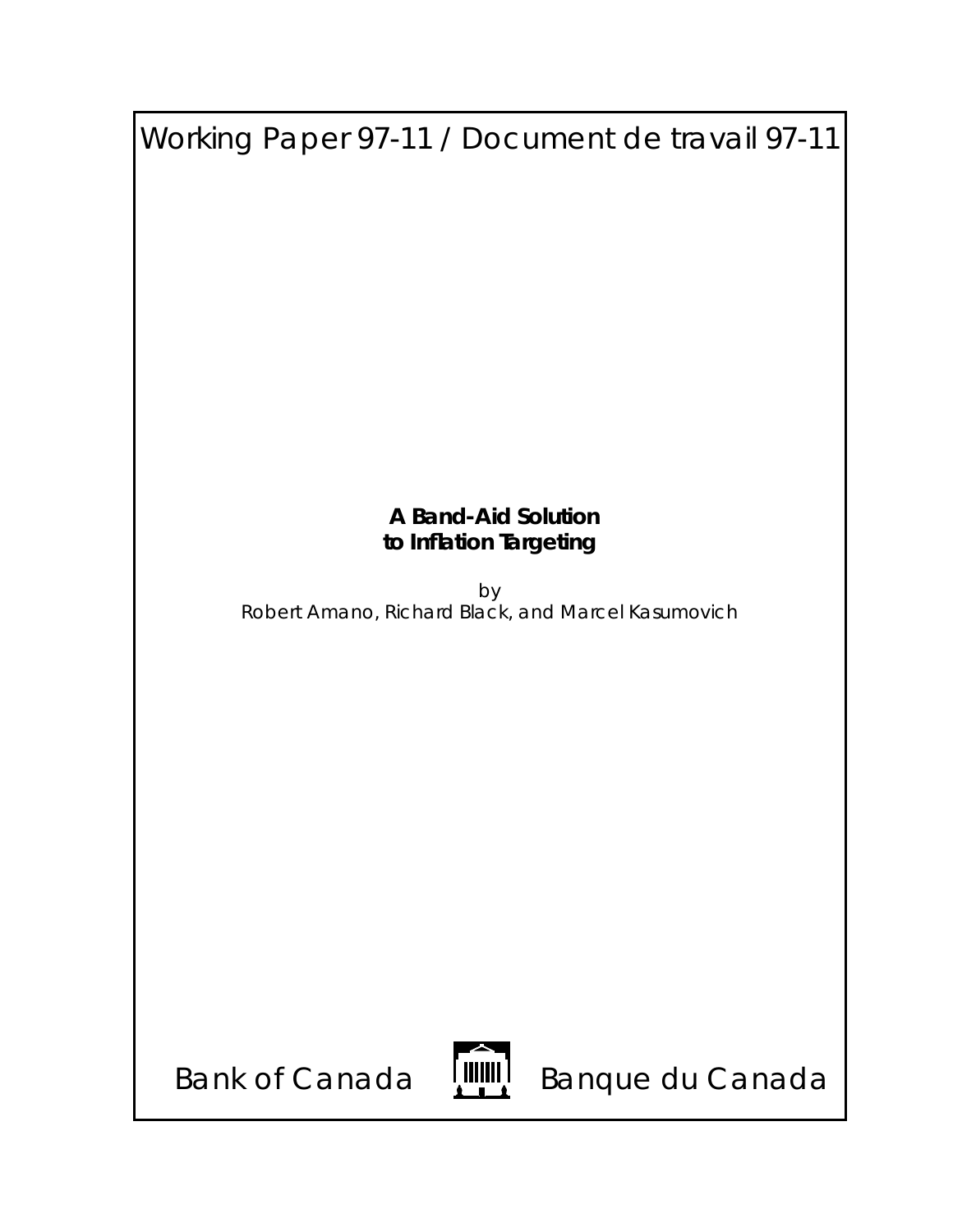## ISSN 1192-5434 ISBN 0-662-25833-9

Printed in Canada on recycled paper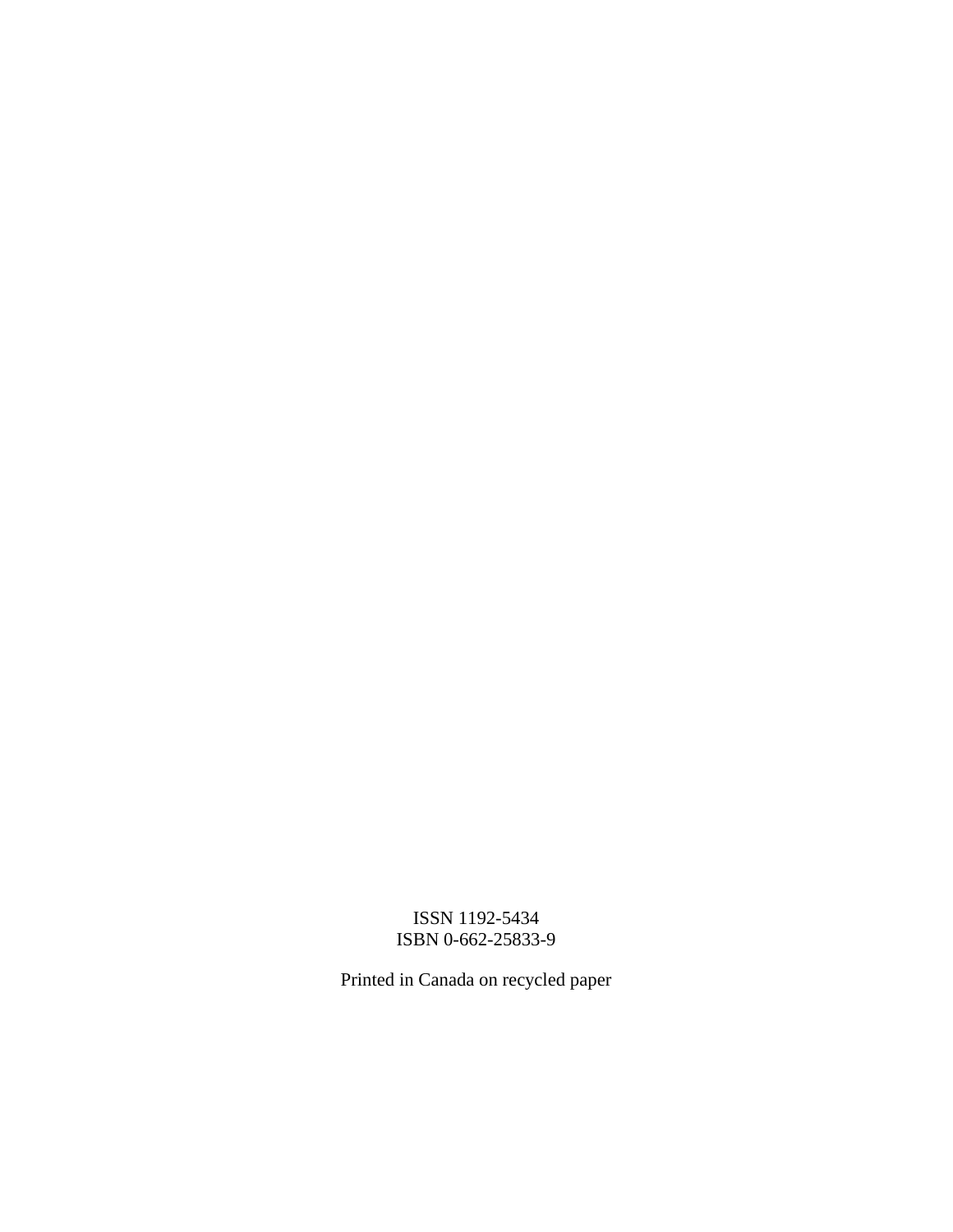Bank of Canada Working Paper 97-11

May 1997

# A Band-Aid Solution to Inflation Targeting

**Robert Amano**

Research Department, Bank of Canada, and Centre for Research on Economic Fluctuations and Employment, Université de Québec à Montréal Montréal, Québec, Canada

> **Richard Black** Research Department, Bank of Canada

## **Marcel Kasumovich**

Financial Markets Department, Bank of Canada

The views in the paper are those of the authors and do not necessarily reflect those of the Bank of Canada or the Centre for Research on Economic Fluctuations and Employment. Correspondence concerning this paper should be addressed to: M. Kasumovich, Financial Markets Department, Bank of Canada, 234 Wellington St., Ottawa, ON, Canada K1A 0G9 mkasumovich@bank-banque-canada.ca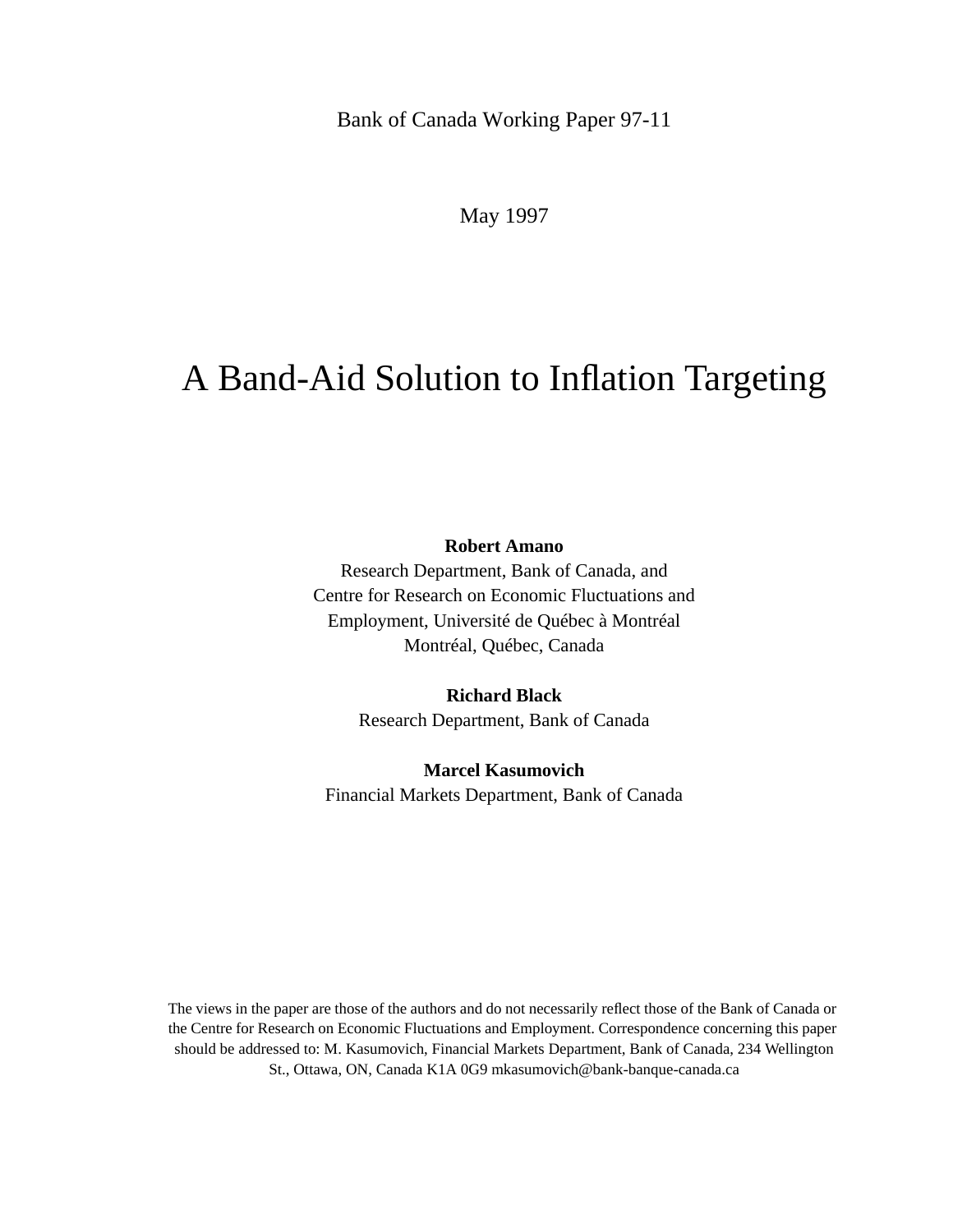## **Acknowledgments**

We thank John Murray for his comments. This paper was written while the first and third authors were in the Department of Monetary and Financial Analysis.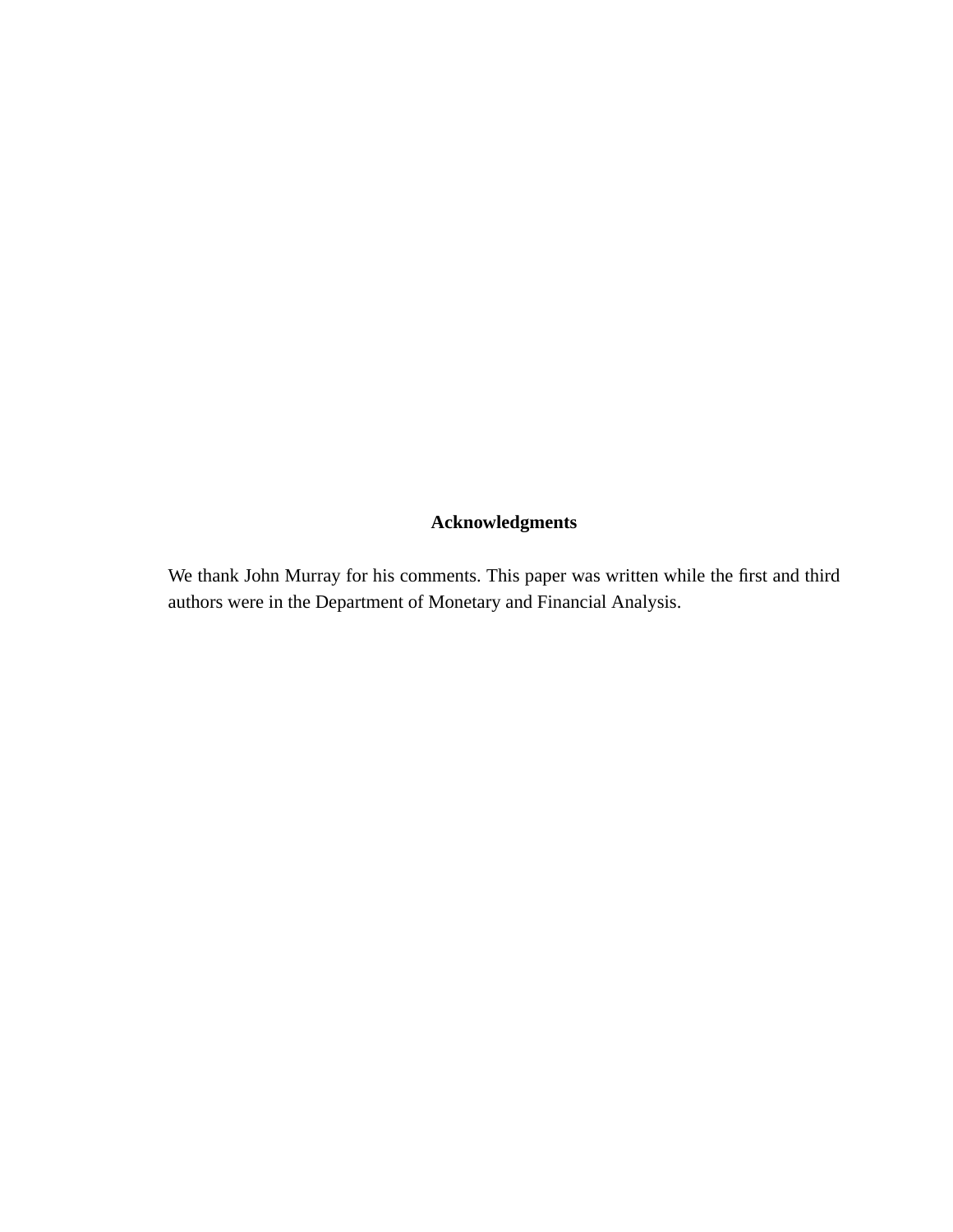#### **ABSTRACT**

This paper reviews selectively the literature on exchange rate target zones and corresponding methodologies and examines whether they can be used to analyse the inflation-control problem. Given the close correspondence between the exchange rate and inflation-targeting problems, the target-zone literature may help us better understand inflation dynamics and central-bank credibility in the presence of inflation-control targets or ranges. While we find many common elements across the exchange rate and inflationcontrol target-zone problems, we also find several important differences that make a direct application of the exchange rate target-zone techniques difficult.

### **RÉSUMÉ**

Les auteurs examinent quelques modèles tirés des études portant sur les zones cibles de taux de change, dans l'intention de déterminer si ces modèles peuvent servir à l'analyse de stratégies axées sur la maîtrise de l'inflation. Compte tenu de la grande similitude que présentent la poursuite d'objectifs en matière de taux de change et celle d'objectifs en matière d'inflation, ces études pourraient nous aider à mieux comprendre la dynamique de l'inflation ainsi que les facteurs qui concourent à la crédibilité de la banque centrale lorsque cette dernière vise un taux (ou une fourchette de taux) d'inflation donné. Les deux types de stratégies ont de nombreux points en commun, mais les différences importantes que les auteurs relèvent entre elles rendent difficile l'application directe des modèles de zone cible à l'étude des cibles en matière d'inflation.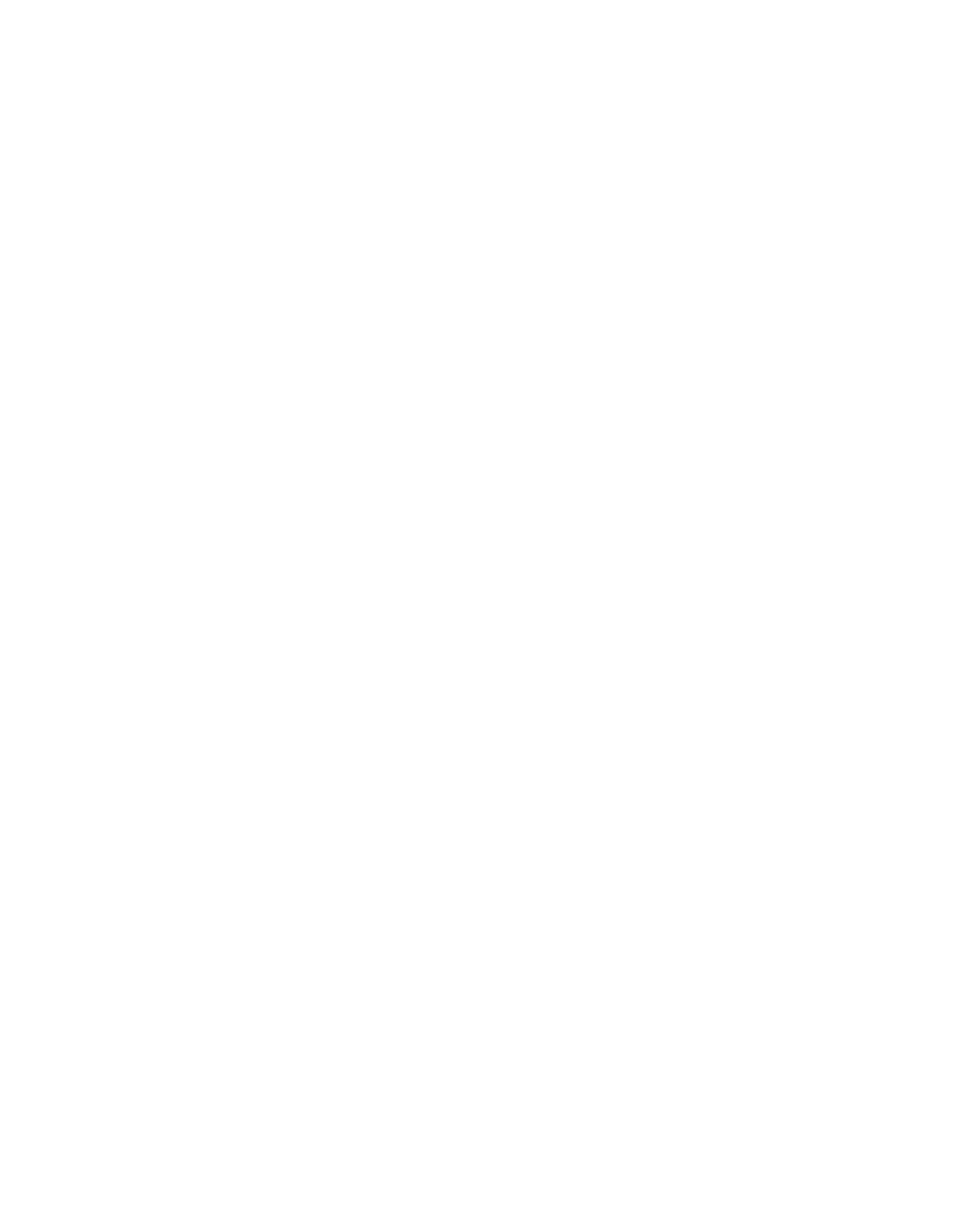## **Table of Contents**

| 1.               |     |                                                         |  |
|------------------|-----|---------------------------------------------------------|--|
| 2.               |     |                                                         |  |
|                  | 2.1 |                                                         |  |
|                  | 2.2 |                                                         |  |
| 3.               |     |                                                         |  |
|                  | 3.1 | Target-zone models with band realignment:               |  |
|                  | 3.2 |                                                         |  |
| $\overline{4}$ . |     | The symmetry between target zones for the exchange rate |  |
|                  | 4.1 |                                                         |  |
| 5.               |     |                                                         |  |
| 6.               |     |                                                         |  |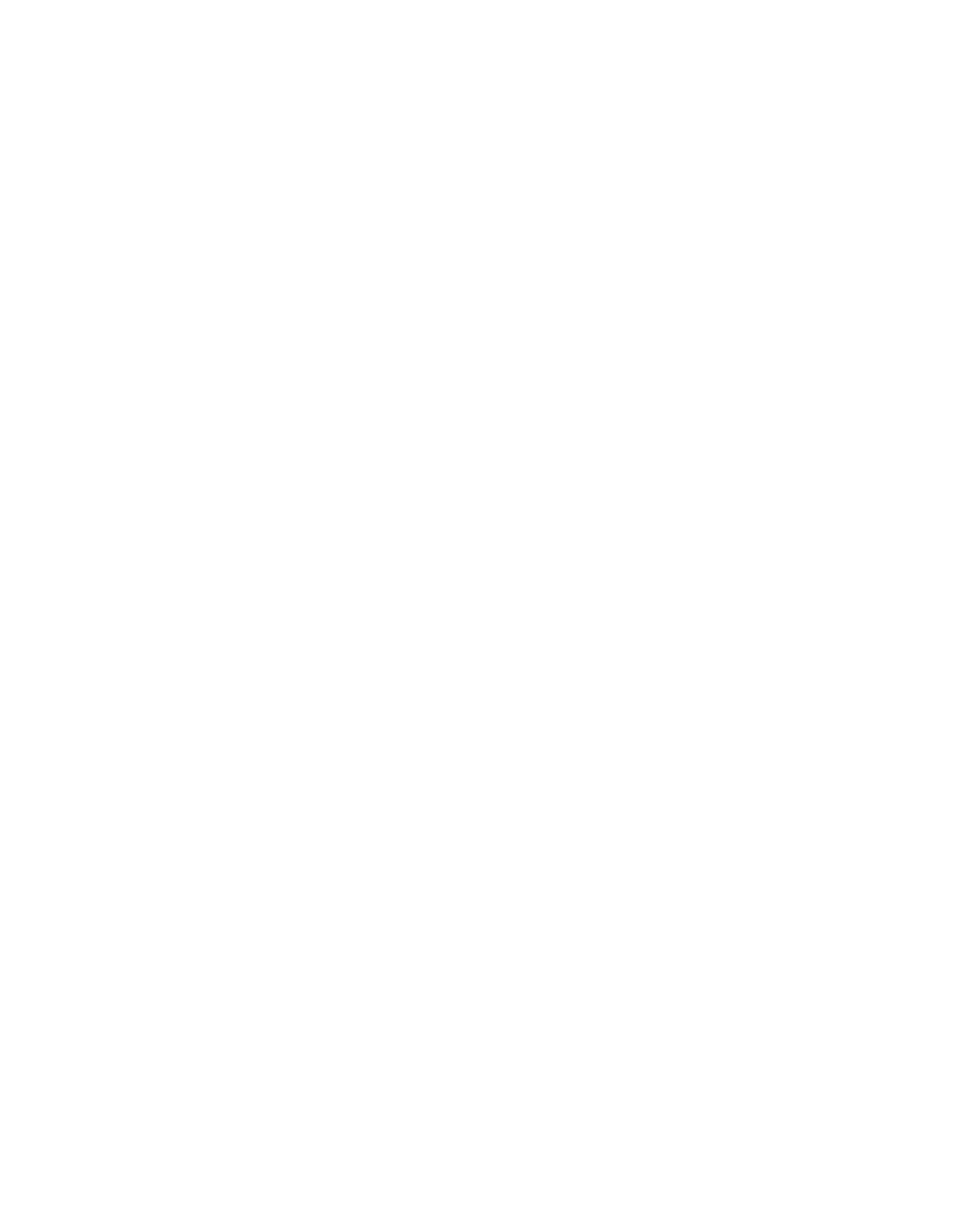#### **1. Introduction**

The goal of price stability is becoming increasingly common among central banks. During the 1990s, this policy framework has been implemented through the application of inflation-control ranges or targets. Inflation-control ranges were first adopted in New Zealand in 1990. Canada followed suit in February 1991 and, since then, Israel (1991), the United Kingdom (1992), Australia, Sweden and Finland (1993), and Mexico and Spain (1994) have all announced formal inflation-control targets. At a practical level, inflationcontrol ranges are thought to reduce the time-inconsistency problem and facilitate communication of monetary-policy actions. However, in choosing to implement inflationcontrol ranges, central banks face several important challenges.

While a wide control range gives central banks more flexibility and a higher probability of meeting the target, it does not provide a very good guide for inflation expectations or a basis to establish credibility. Indeed, if there is a lack of credibility, the public may easily perceive the upper limit of any range as the actual target and lengthen the process of achieving price stability. Alternatively, a narrow control range may be useful for reducing inflation expectations and increasing the credibility of the central bank. In practice, however, control and forecasting errors may actually reduce credibility if a narrow target range is missed too often. Moreover, commitment to a rigid inflation target may result in dynamic instability in the economy or policy instrument. Against this backdrop, a better understanding of economic behaviour in the presence of inflationcontrol targets would be useful.

One line of research that may be useful for understanding the inflation-targeting problem is found in the exchange rate targeting literature. The idea behind an exchange rate target zone is simple: the monetary authority announces that it will allow its currency to float but only within a given range. For example, if the Bank of Canada announces that it will allow the Canada-U.S. exchange rate to float +/- 2 Canadian cents around a central parity of Can.\$0.73, then the target zone is between Can.\$0.71 and Can.\$0.75. The Bank of Canada is then committed to intervene whenever the target bands are threatened. At a superficial level, there appears to be a close mapping from the exchange rate target-zone problem to the inflation-targeting one. Both exchange rate and inflation-targeting problems concern a monetary authority faced with the task of maintaining an economic variable between some prespecified bounds. As well, for both sets of problems, credibility is an important factor in the determination of the dynamic path of the variable under consideration. This paper takes a more detailed look at the relation between the two problems. First, we offer a selective survey of the literature on exchange rate target zones.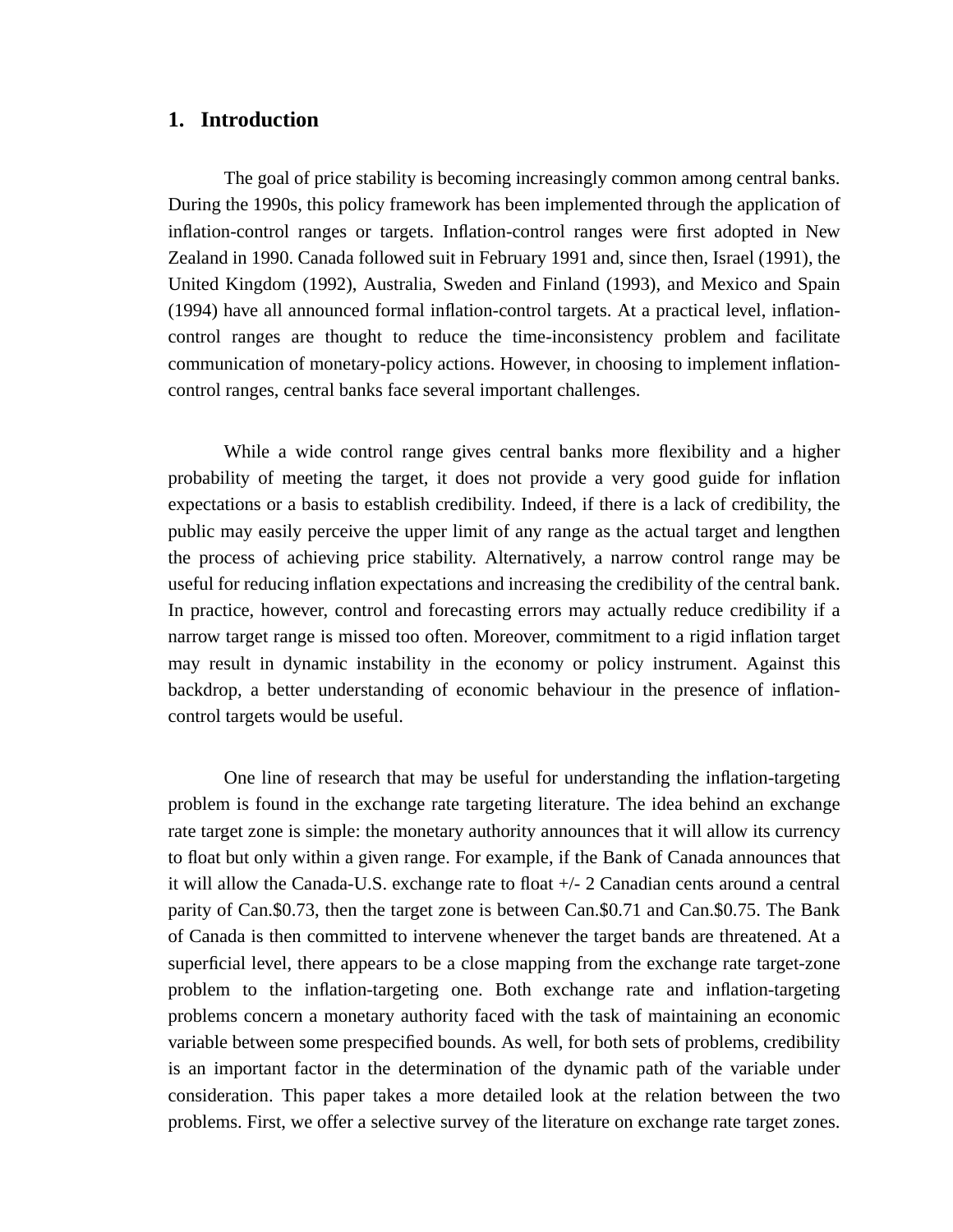Second, we discuss whether the modelling strategies used in the target-zone literature can be used to shed light on the issues concerning inflation targeting.

The organization of the paper is as follows. Section 2 summarizes the first generation of exchange rate target-zone models, developed by Krugman (1988; 1991). In an attempt to reconcile the poor empirical performance of the basic model, Section 3 discusses extensions of Krugman (1991). Section 4 considers the symmetry between target zones for inflation and for the exchange rate. Finally, an outline of the implications for modelling inflation-target zones is included in Section 5.

#### **2. The first generation of exchange rate target-zone models**

The first generation of exchange rate target-zone models was initiated by Krugman (1988). This model allows us to study how the behaviour of exchange rates is altered by the presence of a credible governmental commitment to defend the limits of a target zone. In the remainder of this section, we describe the original exchange rate target-zone model and how its main predictions have fared against the data.

#### **2.1 The basic target-zone model**

For the purposes of this paper, it will be convenient to express the exchange rate, (domestic currency per unit of foreign currency, in logarithms s) as

$$
s(t) = f(t) + \Theta E_t [ds(t)]/dt. \qquad (2.1)
$$

The fundamentals that determine the spot price of foreign exchange are summarized by  $f$ .  $E_t[ds(t)]/dt$  is the rational expectation of the rate of exchange rate depreciation conditional on the time-*t* information set and is equal to the domestic-foreign interest-rate differential,  $i - i^*$ , assuming continuous uncovered interest-rate parity. The parameter  $\theta$ represents the speed at which the spot exchange rate responds to changes in exchange rate expectations. Equation (2.1) is a general representation of the exchange rate. Alternative target-zone models can be distinguished by the way that the fundamentals are modelled, *f* in equation (2.1). We follow with a description of the basic target-zone model.

The two fundamental variables that determine the exchange rate in the basic model are the log of the money supply,  $m$ , and a shift variable that represents velocity shocks,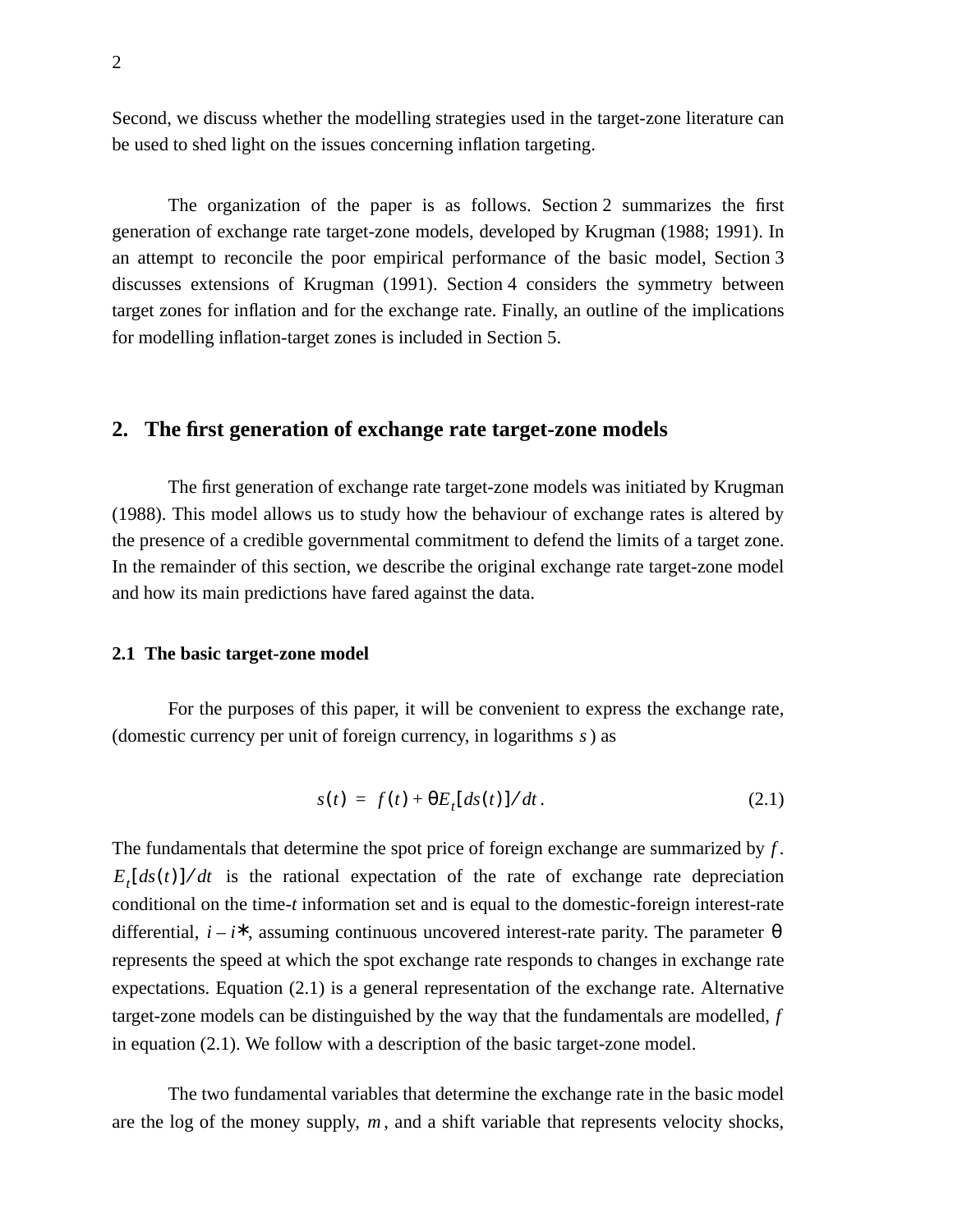$v<sup>1</sup>$ . The money supply is assumed to be under the direct control of the monetary authority.<sup>2</sup> The authority is also precommitted to maintaining the exchange rate within a prespecified range  $[\bar{s}, \bar{s}]$ . The sole source of exogenous exchange rate fluctuations is  $v$ . In terms of equation (2.1), the fundamental determinants of the exchange rate at any moment in time are  $3<sup>3</sup>$ 

$$
f(t) = m(t) + v(t).
$$
 (2.2)

There are two central assumptions in Krugman's model. First, the precommitted policy is assumed to be perfectly credible so that the exchange rate boundaries are reflecting. That is, agents believe that the target zone will be constant over time and that the exchange rate will remain within its precommitted range. Second, the monetary authority is assumed to alter the money supply only as the exchange rate reaches a boundary of the target zone; otherwise the supply of money is held constant (that is, only marginal interventions are permitted).<sup>4</sup> Thus, the reaction function of the monetary authority can be expressed as

$$
m(t) = \mu - U(t) + L(t),
$$
\n(2.3)

where  $\mu$  represents the constant money-supply rule when the exchange rate is inside the target zone, and  $\{U(t)\}\$  and  $\{L(t)\}\$  are non-decreasing continuous variables that increase when the exchange rate is at the upper and lower boundaries (respectively); in other words,  $\{U(t)\}\$  and  $\{L(t)\}\$  are the regulator processes that ensure  $s \in [\bar{s}, \bar{s}]$ .

In order to close the model, a stochastic process must be specified for the exogenous velocity term. In this regard, Krugman assumes that  $\nu$  follows a continuoustime random walk (that is, a Brownian motion without drift). The solution technique for

<sup>1.</sup> Delgado and Dumas (1991) develop a model that offers a structural interpretation for the velocity shocks.

<sup>2.</sup> The results can be generalized to a monetary authority that controls an interest rate (see Svensson 1992).

<sup>3.</sup> The basic model can be derived from a flexible-price monetary model that is summarized by three equilibrium conditions: the domestic money market, foreign money market, and purchasing-power parity. Specifying the demand for real money balances as a function of the log of real income  $(y)$  and the nominal interest rate (*i*), the velocity shock can be expressed as  $-m(t)^* - (\kappa y(t) - \kappa^* y(t))^* + (\theta i(t) - \theta^* i(t))^*$ , where  $κ$  is the income elasticity of the demand for money,  $θ$  is the interest rate semi-elasticity, and \* denotes a foreign variable.

<sup>4.</sup> A third assumption is that the exchange rate is not subject to speculative bubbles.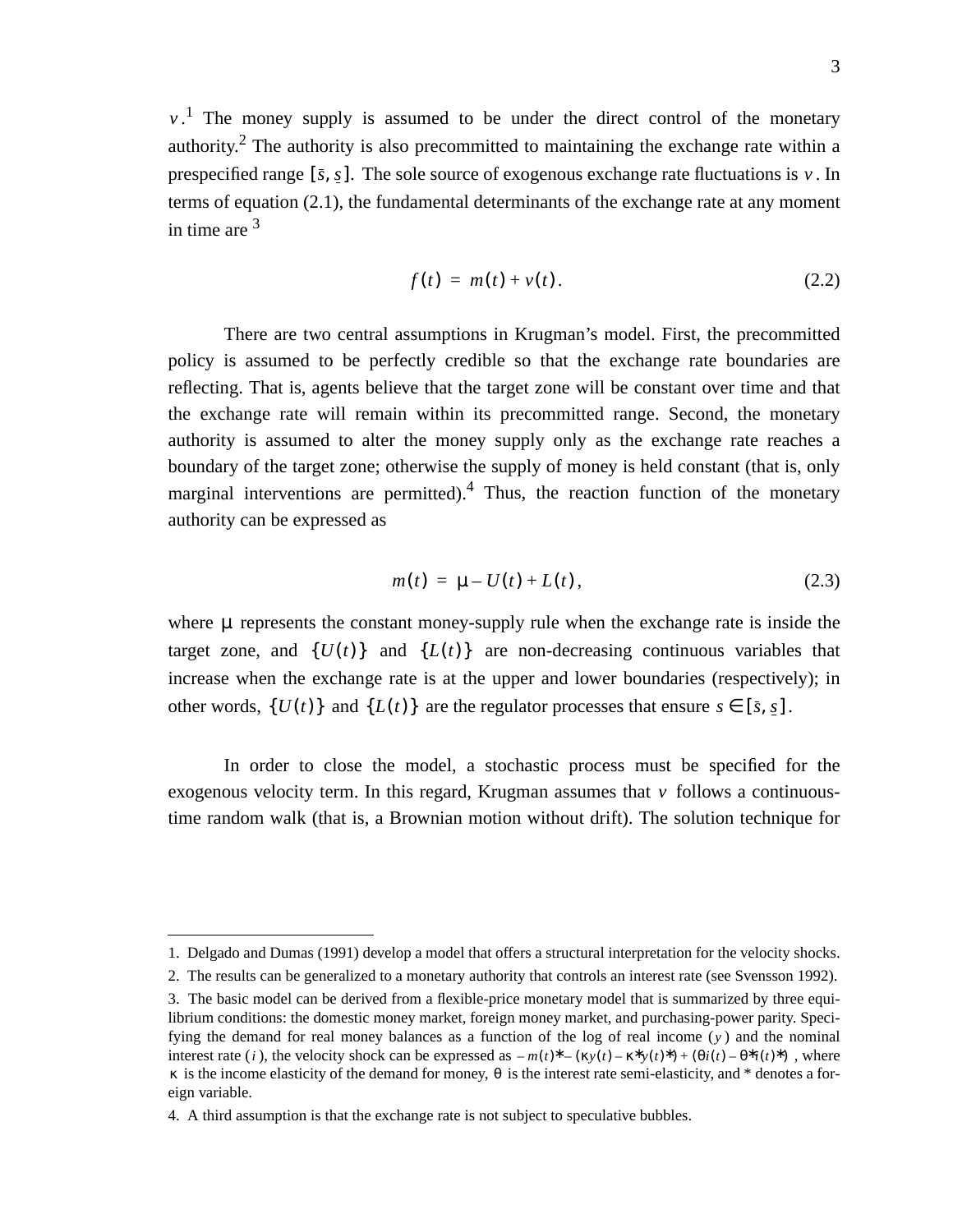this regulated Brownian-motion problem is described in Krugman (1991) and Bertola  $(1994)^5$ 

Although simplified in its structure, the basic target-zone model yields interesting predictions with respect to exchange rate dynamics. Consider the dynamics of the exchange range in a free-float regime. Recall that, in this case, the authority holds the money supply constant, and the shift variable follows a continuous-time random walk. Then the aggregate fundamental  $(f = m + v)$  and the exchange rate  $(s)$  also follow random-walk processes. Thus, the expected future change in exchange rate fundamentals is zero and equation  $(2.1)$  is satisfied. Note that the random-walk assumption for  $s$  is consistent with the empirical findings of Messe and Rogoff (1983) who argue that, in terms of out-of-sample forecasting accuracy, the exchange rate is well characterized by a random-walk process.

Figure 1 plots the exchange rate against the aggregate fundamentals.<sup>6</sup> The 45-degree line (FF) summarizes the equilibrium exchange rate for the free-float case: a shock in  $\nu$  leads to a proportionate change in  $f$  and  $s$ . The dynamics of the exchange rate in a target-zone regime yield two results that are distinct from the free-float regime. The first result is that a credible target zone stabilizes (reduces the variance of) the exchange rate; that is, exogenous shocks have a smaller impact on the exchange rate in a target-zone regime. When the exchange rate is inside the target zone, the stabilization of the exchange rate is costless to the authority in the sense that the policy actions are identical in the freefloat and target-zone regimes (the "honeymoon" effect).

The intuition of this result is straightforward. In the absence of any shocks, so that *v* is always zero, the target-zone and free-float cases share a unique equilibrium at the origin of Figure 1. However, in the presence of stochastic exchange rate fluctuations, the equilibrium path under a free float differs from that of a target zone. Consider the exchange rate as it approaches a boundary. Under a target zone, the likelihood of a future

<sup>5.</sup> More specifically,  $dv = σdz$  where σ is a constant representing the standard deviation of the velocity shock and  $dz$  is a standard Wiener process. The solution to the model can be represented by , where  $\rho = (2/\theta \sigma^2)^{1/2}$  and the constant A is uniquely determined by the smooth-pasting condition. The first two terms represent the free-float equilibrium exchange rate. The last term is the non-linearity in the equilibrium exchange rate. For example, the positive root  $\rho$  is associated with a fall in the target-zone equilibrium exchange rate relative to the free-float equilibrium. Thus A is negative. Intuitively, a positive root implies that the exchange rate is above central parity. As the exchange rate approaches its upper boundary, agents believe that the regulator process is more likely to be "turned on" following a further increase in the exchange rate. This leads to an instantaneous fall in the equilibrium exchange rate. A symmetric argument applies for a negative root,  $-\rho$ . *dz*  $s(t) = f(t) + \theta \mu + A(\exp(\rho \nu) - \exp(-\rho \nu))$ , where  $\rho = (2/\theta \sigma^2)^{1/2}$  and the constant A

<sup>6.</sup> For simplicity, the target zone is assumed to be symmetric about zero.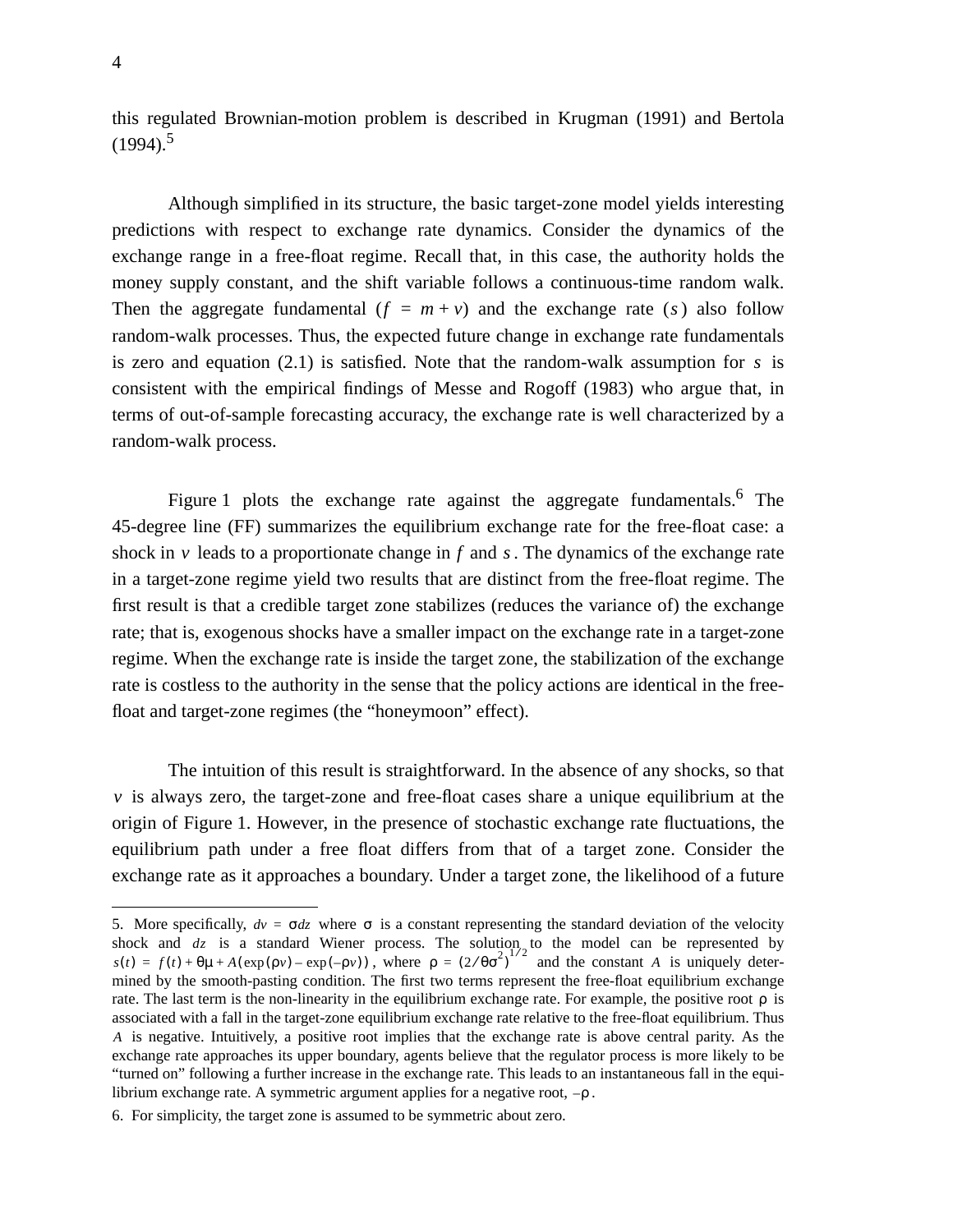policy intervention increases. Thus, forward-looking agents' expectations of future fundamentals change. That is, unlike the free-float case, the expected rate of change in the exchange rate is non-zero. This expectation is embodied in the spot price of foreign exchange instantaneously and "drags" the target-zone curve off the free-float line.<sup>7</sup> Therefore, the slope of the function relating the exchange rate to the fundamentals in a target-zone regime must be less than the slope in a free-float regime.

## FIGURE 1



Exchange rate dynamics in a credible target-zone regime

<sup>7.</sup> For example, consider a shock that increases the aggregate fundamental from the origin to *c* (see Figure 1). In a free-float regime, the exchange rate increases by the same amount *c*. However, in a target zone, agents recognize the increase in the likelihood of a future contraction in the money supply. Thus, agents expect a future appreciation in the exchange rate. This results in an equilibrium exchange rate that is less than *c,* at *b.*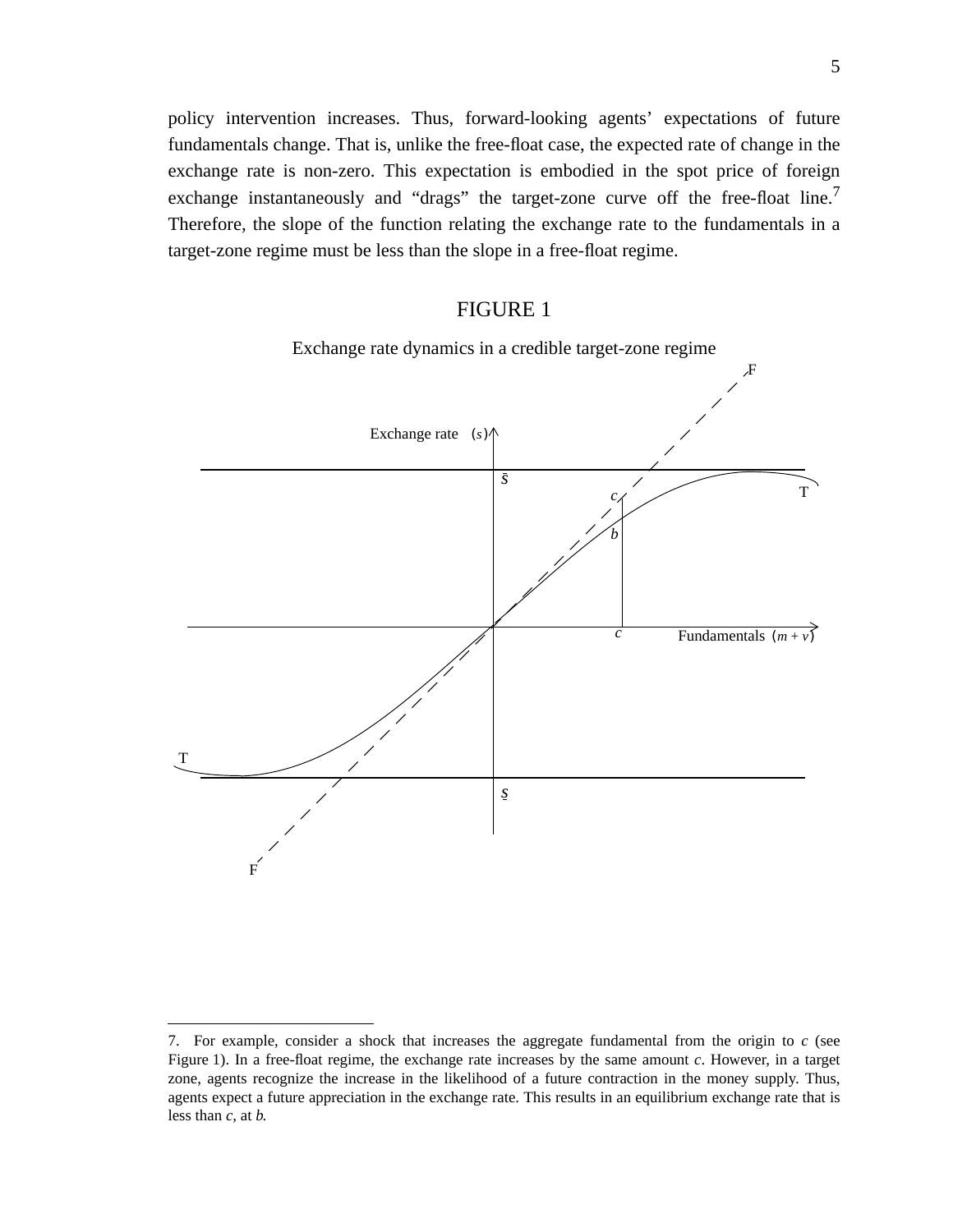The second result of the basic target-zone model is that the path describing the equilibrium relationship between the exchange rate and fundamentals must be tangent to the boundaries of the target zone. This is known as the "smooth-pasting" condition.<sup>8</sup> The equilibrium path is smooth-pasted because the expected rate of change in the exchange rate increases continuously as the exchange rate approaches a boundary. Otherwise, an arbitrage opportunity would exist; namely, a one-way bet that the exchange rate will move within the target zone. Consider instead the example where the exchange rate hits a boundary in a linear fashion and never leaves the target zone. This cannot be an equilibrium, since a linear exchange rate path implies that agents' expectations of future exchange rate changes are constant. In a credible target zone, however, agents' expectations of a future change in the money supply increase as the exchange rate moves infinitesimally toward a boundary.

The main result of the basic target-zone model is the S-shaped relationship between the exchange rate and the fundamentals given in Figure 1 (TT in Figure 1). In the following subsection, we analyse the empirical performance of this basic target-zone model.

#### **2.2 Empirical performance of the basic model**

Although the basic target-zone model yields interesting insights with respect to exchange rate dynamics, the principal predictions of the model have been strongly rejected by the data, primarily in Nordic countries in the European Monetary System. This subsection focusses on the empirical performance of two central testable predictions of the model. First, the basic model predicts a non-linear relationship between the exchange rate and its fundamentals (the S-shaped curve). From the smooth-pasting condition, the spot exchange rate is inversely related to its expected future change. Thus, assuming continuous uncovered interest-rate parity, the second prediction of the basic model is a deterministic negative relationship between the spot exchange rate and the interest-rate differential.

Flood, Mathieson, and Rose (1991) investigate whether there is a non-linear relationship between the exchange rate and its fundamentals across six members of the EMS. Assuming uncovered interest-rate parity and specifying a value for the parameter  $\theta$ 

<sup>8.</sup> Dumas (1991) notes that "smooth pasting" is the condition required when a choice of bands is optimal for some value function. Thus, he argues that a more appropriate term is "value matching," since the condition matches the value of the exchange rate at values infinitely close to the bands.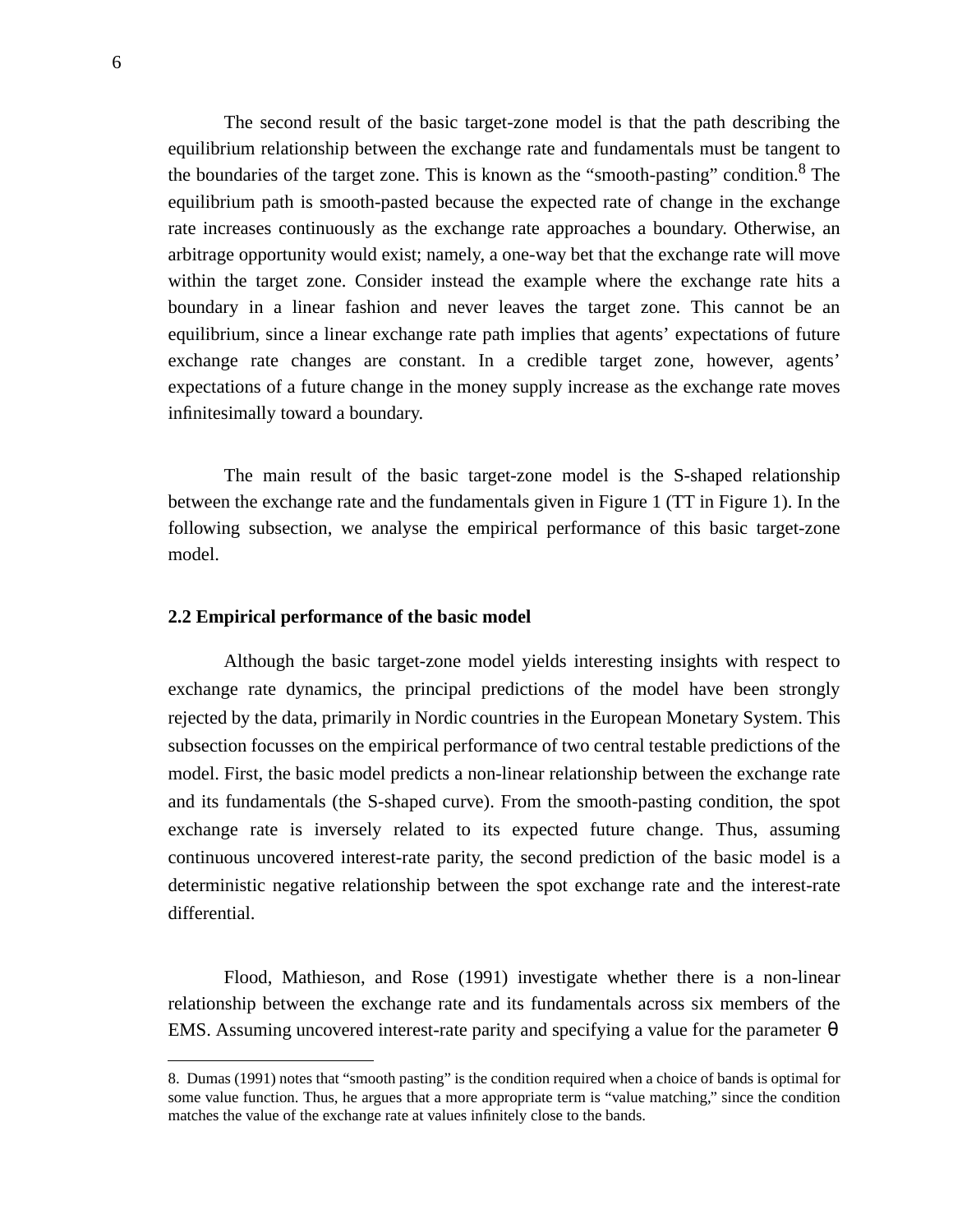in the exchange rate equation, an estimate of aggregate fundamentals is obtained. From equation (2.1),  $\hat{f}(t) = s(t) - \hat{\theta}(i - i^*)$ . The results of graphical analyses, statistical tests, and out-of-sample forecasting analyses do not suggest the presence of any economically meaningful non-linearities. Messe and Rose (1991) argue that incorporating non-linear effects into the exchange rate equation is not statistically important. <sup>9</sup> Chinn (1991) and Diebold and Nason (1990) use non-parametric approaches to test whether there are any non-linearities in exchange rate behaviour; while some evidence is found in favour of nonlinearity, the results are not overwhelming. In short, there is little empirical evidence to support the non-linear relationship between the exchange rate and its fundamentals.

The basic target-zone relationship also predicts a deterministic negative relationship between the spot exchange rate and the interest-rate differential. The intuition behind this is as follows. When the exchange rate is at the upper exchange rate band, domestic currency is weak but will not depreciate further. The exchange rate can either remain at the boundary or drift back to the interior of the range, in which case the currency appreciates. So long as the probability of returning to the interior of the range is greater than zero, the expected rate of currency depreciation  $(\Delta s)$  is negative. Since capital is assumed to be perfectly mobile, this leads to a negative domestic-foreign interest-rate differential. With respect to this prediction, Flood, Mathieson, and Rose (1991) find no clear relationship between the spot exchange rate and the interest-rate differential using graphical analyses and correlation coefficients. More recently, this conclusion has been confirmed by Lindberg and Soderlind (1994) for Swedish data. Again the empirical evidence appears to reject another prediction of the basic target-zone model.

With the goal of reconciling the basic model with the data, subsequent research has incorporated several extensions to the basic model. In the following section, we briefly discuss some extensions and their empirical success.

### **3. Extensions of the basic model**

The pursuit of reconciling the basic target-zone model with the data has followed two general paths. The first path maintains the underlying structure of the basic model but relaxes the principal assumption of perfect credibility. This line of research is motivated by the observation that forward exchange rates are often outside the precommitted target

<sup>9.</sup> The more general case of estimating non-linear exchange rate models, to which both target-zone and speculative-bubble models apply, is developed by Smith and Spencer (1992).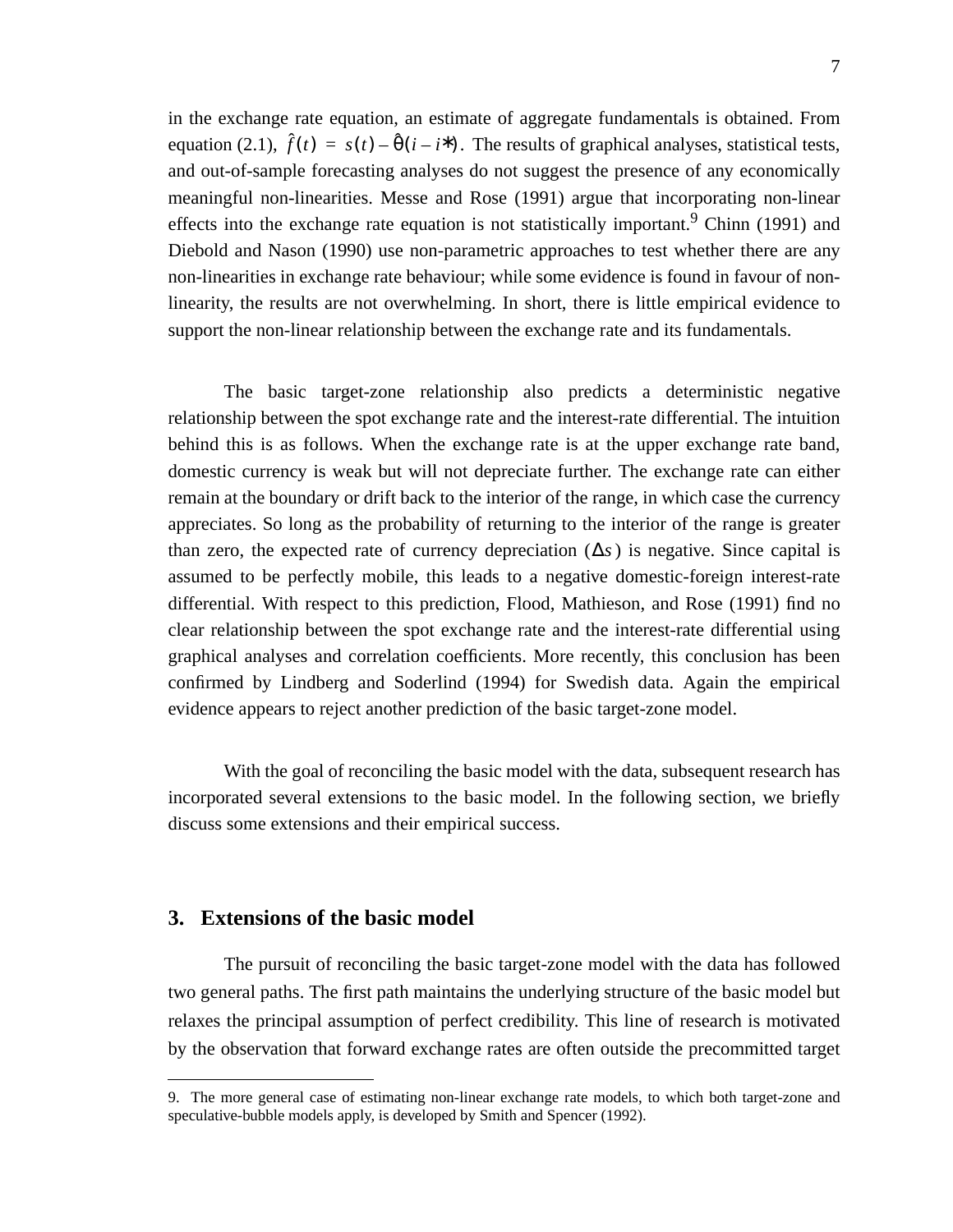zone. This is clearly not a second-order issue in the basic model. It is the assumption of perfect credibility that drives the stabilizing features of a target zone. The second path is motivated by the excessively simple structure underlying the basic model. This line of research integrates target zones with alternative underlying economic models, such as sticky-price models. We briefly summarize these two paths below.<sup>10</sup>

#### **3.1 Target-zone models with band realignment: The case of imperfect credibility**

Bertola and Caballero (1992) argue that observed target-zone realignments, such as the French franc-German mark exchange rate under EMS, are inconsistent with perfectly credible boundaries. Flood, Mathieson, and Rose (1991) and Svensson (1991b) provide additional evidence to support this view. For instance, Svensson (1991b) argues that the Swedish exchange rate target zone never had credibility within a 5-year horizon and occasionally lacked credibility within a 12-month horizon. This argument is based primarily on the observation that forward rates did not lie within the target zone. In response, Miller and Weller (1991), Bertola and Caballero (1992), and Bertola and Svensson (1993) develop models where the probability of a shift in the central parity of the exchange rate is different from zero. We begin with an intuitive discussion, based primarily on Bertola and Caballero (1992), and then move to a more formal treatment of the model, based on Bertola and Svensson (1993).

Consider the following simple exposition of a model with imperfect credibility. To relax the assumption of perfect credibility, market participants must be uncertain whether the central bank will defend a target zone as the exchange rate reaches a boundary. A priori, suppose that the market believes with probability *p* that the central bank will intervene and defend the target zone and with probability 1-*p* that it will not defend the zone.11 At an exchange rate boundary, the central bank chooses to defend or not. If the central bank chooses to defend, the size of the intervention is such that the exchange rate returns to central parity. Conversely, in choosing not to defend, the size of the intervention is such that the new central parity is twice the old parity. Thus, for simplicity, the size of intervention is symmetric about the decision to defend. The difference between the basic

<sup>10.</sup> Another line of research relaxes the assumption of marginal interventions. For example, Klein and Lewis (1991) allow the central bank to follow a non-constant money-supply rule within a target zone and illustrate that, depending on the aggressiveness, intramarginal interventions increase the stabilizing features of a credible target zone. This result, however, is driven by the assumption of perfect credibility.

<sup>11.</sup> Although we present this probability as constant, one can imagine a scenario where market participants update this probability over time.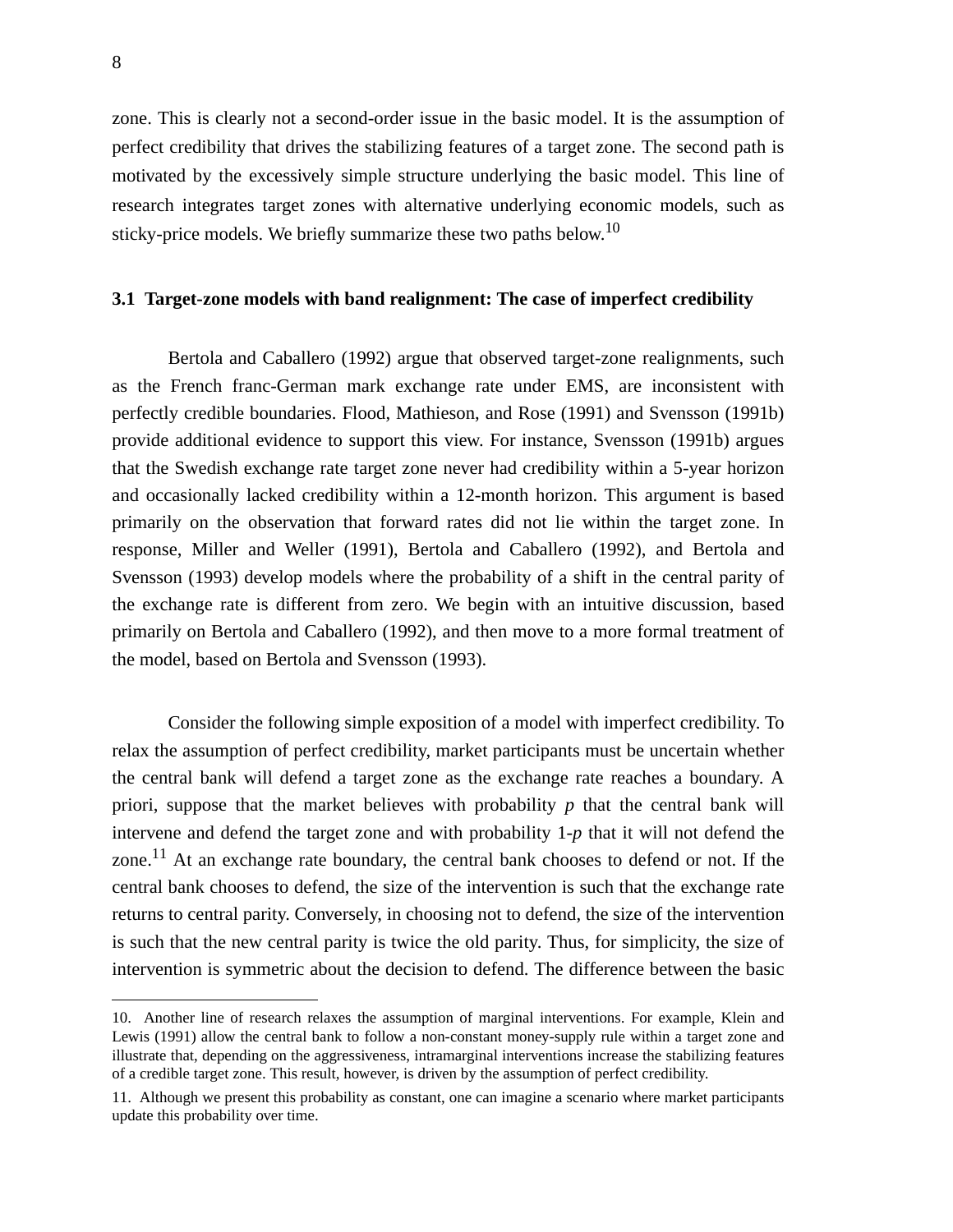model and the imperfect credibility extension can be summarized by the following monetary-policy reaction function:

$$
m(t) = \mu + p[-\hat{U}(t) + \hat{L}(t)] + (1 - p)[\hat{U}(t) - \hat{L}(t)],
$$
\n(3.1)

where  $\{\hat{U}(t)\}\$  and  $\{\hat{L}(t)\}\$  are non-decreasing continuous variables that increase when the exchange rate is at the upper and lower boundaries. With probability *p*, the exchange rate returns to central parity, while with probability 1-*p*, the central bank realigns central parity.

In this model, the exchange rate dynamics obviously depend on the probability of intervention. Bertola and Caballero (1992) describe these dynamics by varying the probability of the central bank defending.<sup>12</sup> First, consider the case where  $p$  is equal to one. In this case, the imperfect-credibility model is identical to the basic model, with the exception that intervention in the former is discrete. The curve TT in Figure 2 illustrates this case. In the opposite extreme, suppose  $p$  is equal to zero. In this case, markets believe that the current target zone will be abandoned once the exchange rate reaches a boundary. The likelihood that the central bank will realign central parity increases as the exchange rate deviates from central parity. Forward-looking market participants therefore accelerate the shift in central parity and the target zone is destabilizing. The curve DD in Figure 2 illustrates this case. Finally, suppose that the central bank randomizes between the decision to defend so that *p* is equal to one-half. According to the central bank's reaction function, the expected change in the money supply in this case is equal to the constant money-supply rule,  $\mu$ .<sup>13</sup> This is the same central-bank rule followed in the free-float case of the basic model. Thus, the line FF in Figure 2 corresponds to the randomizing case.

Clearly, the stabilizing features of a target zone under imperfect credibility depend on whether or not the market believes the policy precommitment. Thus, in contrast to the honeymoon effect, a target zone can have destabilizing features under the assumption of imperfect credibility (a "divorce" effect).

<sup>12.</sup> The technical details of this model map to the basic model quite closely. See Bertola and Caballero (1992) for this exposition.

<sup>13.</sup> This result is clearly attributable to the assumption that a central-bank intervention is symmetric about the decision to defend. The qualitative features of the model are not dependent on this assumption.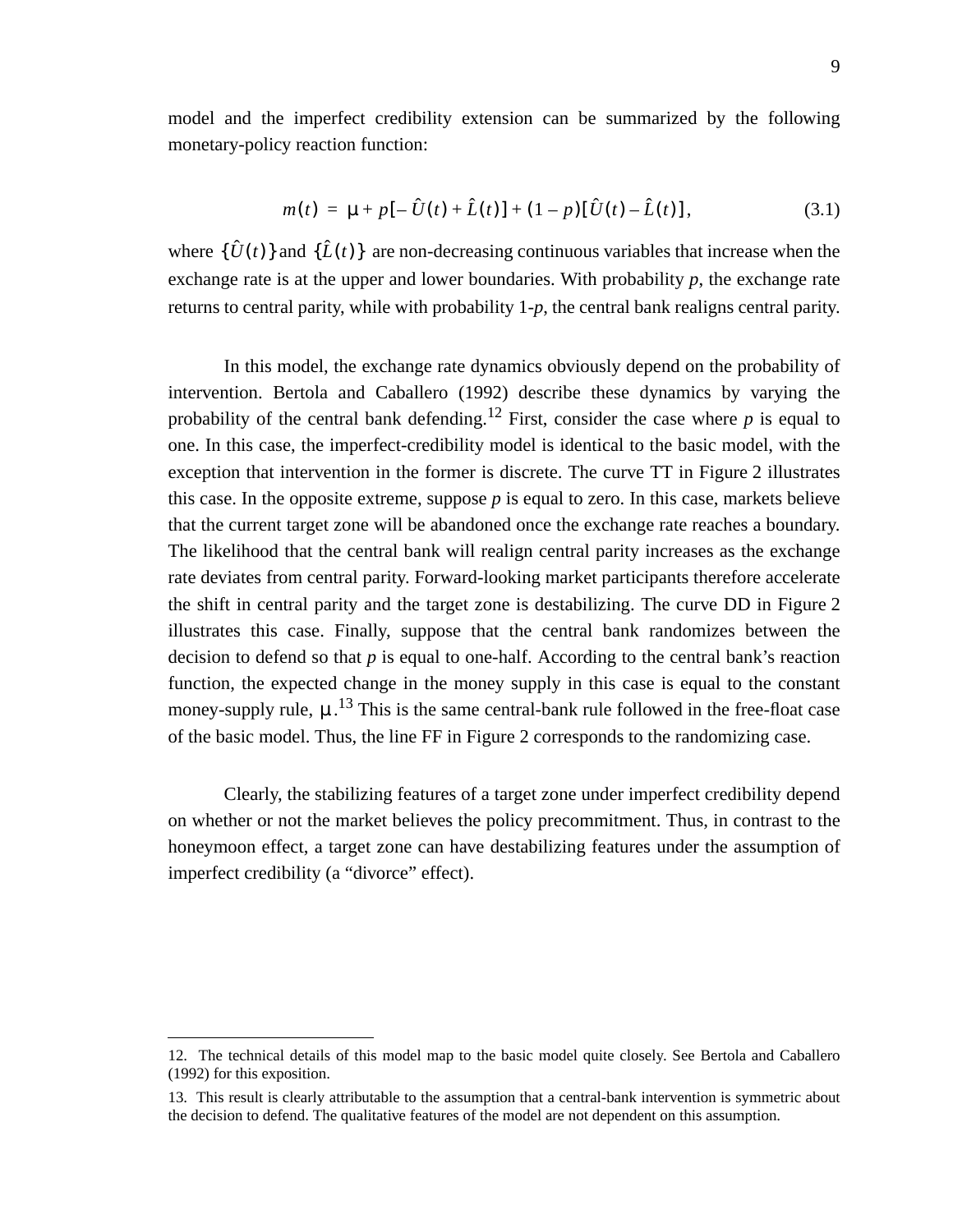#### FIGURE 2



Exchange rate dynamics under imperfect credibility

As an alternative means of addressing the issue of imperfect credibility, Bertola and Svensson (1993) extend the basic target-zone model by incorporating stochastic realignment risk (that is, stochastic jumps in central parity) into the model.<sup>14</sup> In this model, stochastic realignment risk is the risk of a shift in the exchange rate bands, that is, a "jump" in central parity. Unlike the basic model, the rate of change expected in the exchange rate by forward-looking agents has two components: the expected rate of change in the exchange rate within the target zone or the expected deviation of the exchange rate from central parity, and the expected rate of change in central parity or the expected rate of realignment.

A more formal treatment of the Bertola-Svensson model is straightforward. It will be useful to define central parity as  $c$  and the deviation of the exchange rate from central parity as x. Note that  $s(t) \equiv x(t) + c(t)$ . Then, defining the expected instantaneous rate of

<sup>14.</sup> In the Bertola-Caballero model, realignments can occur only at an exchange rate boundary. However, in the Bertola-Svensson model, realignments are independent of the deviation of the exchange rate from central parity.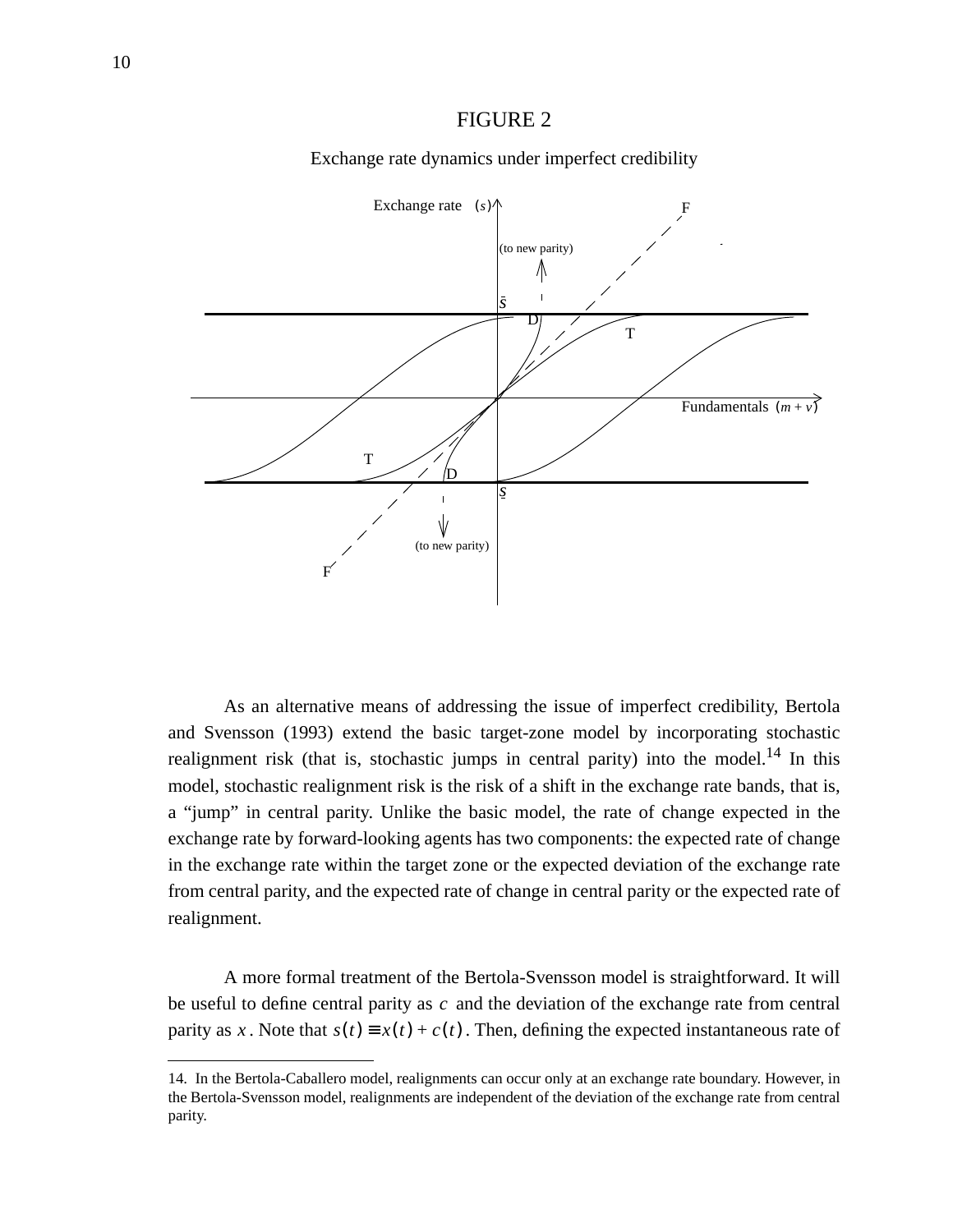change in the exchange rate within the target zone as  $E_t[dx(t)]/dt$  and the expected instantaneous rate of change in central parity as  $E_t[dc(t)]/dt$ , the expected instantaneous rate of change in the exchange rate is  $15$ 

$$
E_t[ds(t)]/dt = E_t[dx(t)]/dt + E_t[dc(t)]/dt.
$$
 (3.2)

When one substitutes equation (3.2) into equation (2.1), the exchange rate can be expressed as

$$
x(t) = h(t) + \theta E_t[dx(t)]/dt, \qquad (3.3)
$$

where the aggregate fundamental is  $h(t) = f(t) - c(t) + \theta E_t [dc(t)]/dt$ . The representation of this model is similar to the basic model: deviations of the exchange rate from central parity,  $x(t) \equiv s(t) - c(t)$ , are explained by the aggregate fundamental and the expected instantaneous rate of change in the deviation of the exchange rate from central parity. However, in this model, the aggregate fundamental is not continuous because *c* follows a jump process. Thus, unlike the basic model, there are two exogenous sources of variance in the exchange rate: velocity shocks and shifts in central parity.

In order to close the model, a stochastic process must be specified for the two state variables, v and  $E_t[dc(t)]/dt$ . As in Krugman (1991), for analytic convenience, v is assumed to follow a continuous-time random walk.<sup>16</sup> The expected rate of change in central parity is equal to the probability of a shift in central parity multiplied by the expected size of the shift. Between realignments, the stochastic component of  $E_t[dc(t)]/dt$  is also assumed to follow a continuous-time random walk.<sup>17</sup>

There are four central predictions of the Bertola-Svensson model, two that are similar to those of the basic model and two that are novel. First, the Bertola-Svensson

<sup>15.</sup> In the basic target-zone model,  $E_t[ds(t)]/dt = E_t[dx(t)]/dt$ .

<sup>16.</sup> While there are two state variables, the representation of the exchange rate in (3.3) is summarized by one state variable, the aggregate fundamental. The solution to the model, analogous to Krugman (1991), is *represented as*  $s(t) = f(t) + θμ + A(exp(ρk) – exp(−ρk))$ , where ρ is a characteristic root consistent with an equilibrium exchange rate,  $k = v - c + \theta E_t [dc]/dt$ , and the constant A is uniquely determined by the smooth-pasting condition (see Bertola and Svensson (1993)).

<sup>17.</sup> Werner (1995) develops an alternative realignment model where the probability of realignment is an increasing function of the deviation of the exchange rate from central parity. The stabilization properties associated with the target zone are inversely related to the band width. In contrast, Svensson (1991a) finds that interest-rate differentials predict reversion of the exchange rate toward central parity for Sweden. This mean-reversion property implies that the realignment risk is independent of the position of the exchange rate in the target zone.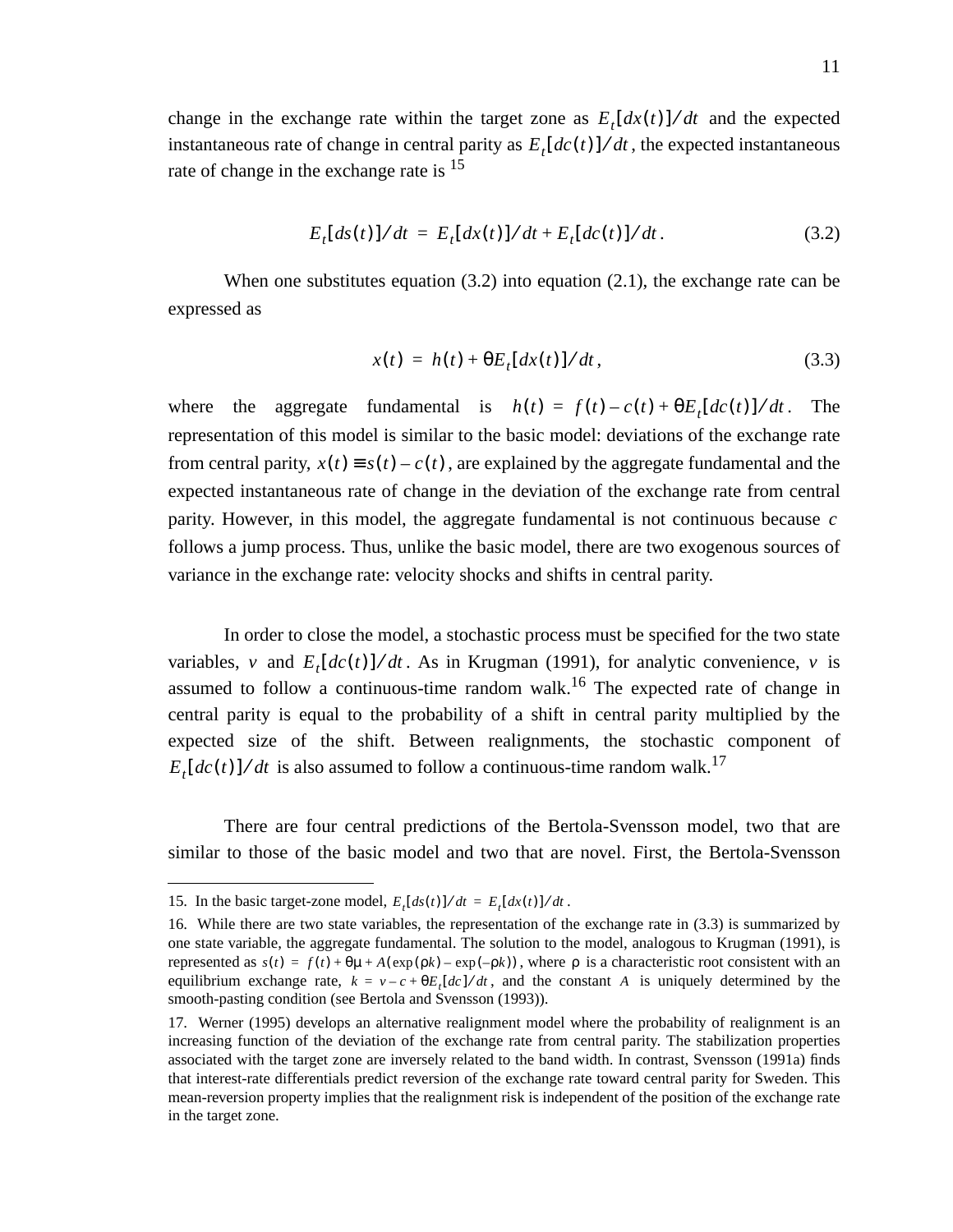model predicts that, within a target zone, the exchange rate displays reversion towards central parity; and second, for a given rate of change in central parity, the relationship between the exchange rate and the fundamentals is non-linear. The two novel predictions are that exchange rate target zones can, in some instances, be destabilizing and that the negative relationship between the expected deviation of the exchange rate from central parity and the interest-rate differential is subject to stochastic shifts in central parity. This differs from the negative deterministic relationship predicted by the basic model.

Empirically, there are two interesting applications of the model. First, the model is able to reconcile the relationship between the spot exchange rate and interest-rate differentials. For example, Lindberg and Soderlind (1995) estimate a model with imperfectly credible bands and intramarginal interventions for Sweden. They argue that the positive correlation between the spot exchange rate and interest-rate differential can be explained by expected shifts in central parity. Second, an estimate of the probability of realignment is a straightforward way of quantifying the credibility of a policy precommitment. This estimate can be interpreted as agents' expectations that the current target zone will collapse. For example, Rose and Svensson (1991) estimate the expected rate of realignment for the French franc-German mark exchange rate during EMS. Conditional on a prespecified size of realignment, the authors also estimate a probability of realignment. Such an application is particularly attractive in the case of inflation, where relatively few quantitative measures of credibility exist.

#### **3.2 Target-zone models with sticky prices**

The second path for reconciling the basic model with the data integrates target zones with alternative underlying economic models. Miller and Weller (1991) deviate from the monetary model of fundamentals, relying instead on a model where prices respond sluggishly to current excess demand. The specific model that is used is a stochastic version of Dornbusch's (1976) overshooting model. The advantages of the sticky-price approach over the basic model are that it describes the dynamics of both output and real exchange rates as well as nominal exchange rates. In addition, the stickyprice model allows one to distinguish between the effects of imposing real and nominal exchange rate bands.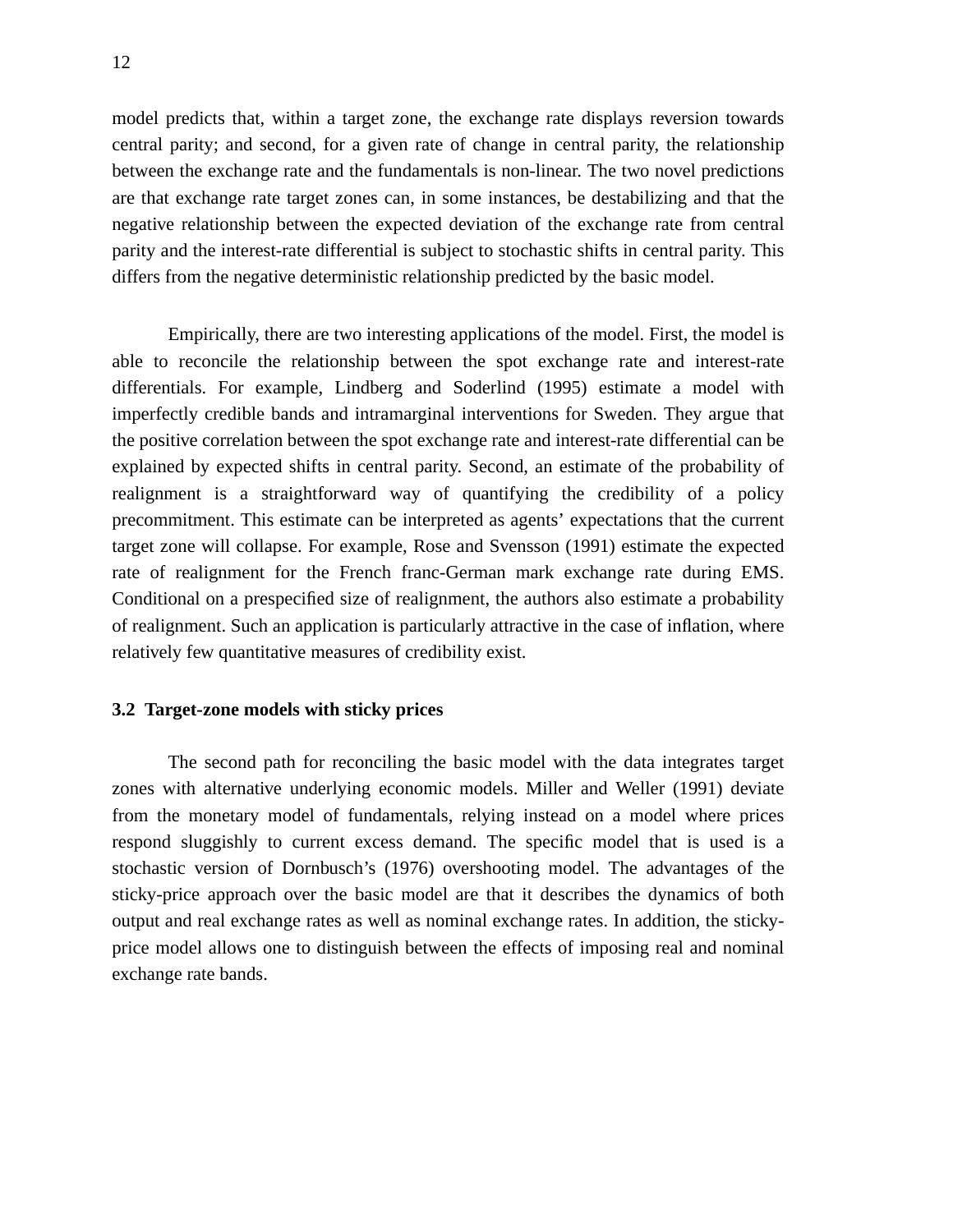To achieve an understanding of the underlying structure of the sticky-price targetzone model, we start by comparing it with the basic model. Recall that the basic model gives rise to an exchange rate equation of the form

$$
s(t) = m(t) + v(t) + \Theta E[d s(t)]/dt, \qquad (3.4)
$$

where the velocity term,  $v(t)$ , is assumed to follow a Brownian-motion process, and the log of the money supply,  $m(t)$ , is used as a regulator by the central bank. In contrast, the exchange rate equation in the sticky-price model can be written as

$$
s(t) - p(t) + p(t)^* = e(t) = \theta_1 M(t) + \theta_2 E[de(t)]/dt, \qquad (3.5)
$$

where  $M = m - p$  and  $dM(t) = (\gamma_1 M(t) + \gamma_2 e(t))dt + \sigma dz$ . Notice that equations (3.4) and (3.5) are essentially identical. The important difference comes from the process driving the money supply. In the basic model, the money supply is determined by the monetary authority. In contrast, in the sticky-price model, the money supply is a function of an endogenously determined drift term that is dependent upon both its own current value and the (log of the) real exchange rate. Thus, within the sticky-price model, the monetary authority can impose a real exchange rate target zone by announcing suitably chosen upper and lower limits for  $M$  at which discrete adjustments to  $m$  occur.

Interestingly, Miller and Weller (1991) find the same type of stabilizing impact as Krugman (1991). One important distinguishing feature, however, is the implications for policy actions. To generate mean reversion in the basic model, it is necessary to assume that the monetary authority undertakes intramarginal interventions that push the exchange rate towards central parity. Given the structure of the basic model, it is necessary to assume that the intervention is unsterilized; otherwise it would have no effect on the money supply or the exchange rate. In the sticky-price model, mean reversion is generated by the price-adjustment process, so there is no need to make such assumptions about policy actions.

Unfortunately, there is very little empirical work testing the quantitative predictions of the sticky-price model. There is, however, some qualitative evidence which suggests that the sticky-price model is more consistent with the data than the basic model. Sutherland (1994) shows that the sticky-price model can give rise to an exchange rate distribution with a central hump, whereas the basic model is unable to generate such a distribution. Also, similar to the case of imperfect credibility, the model generates a noisy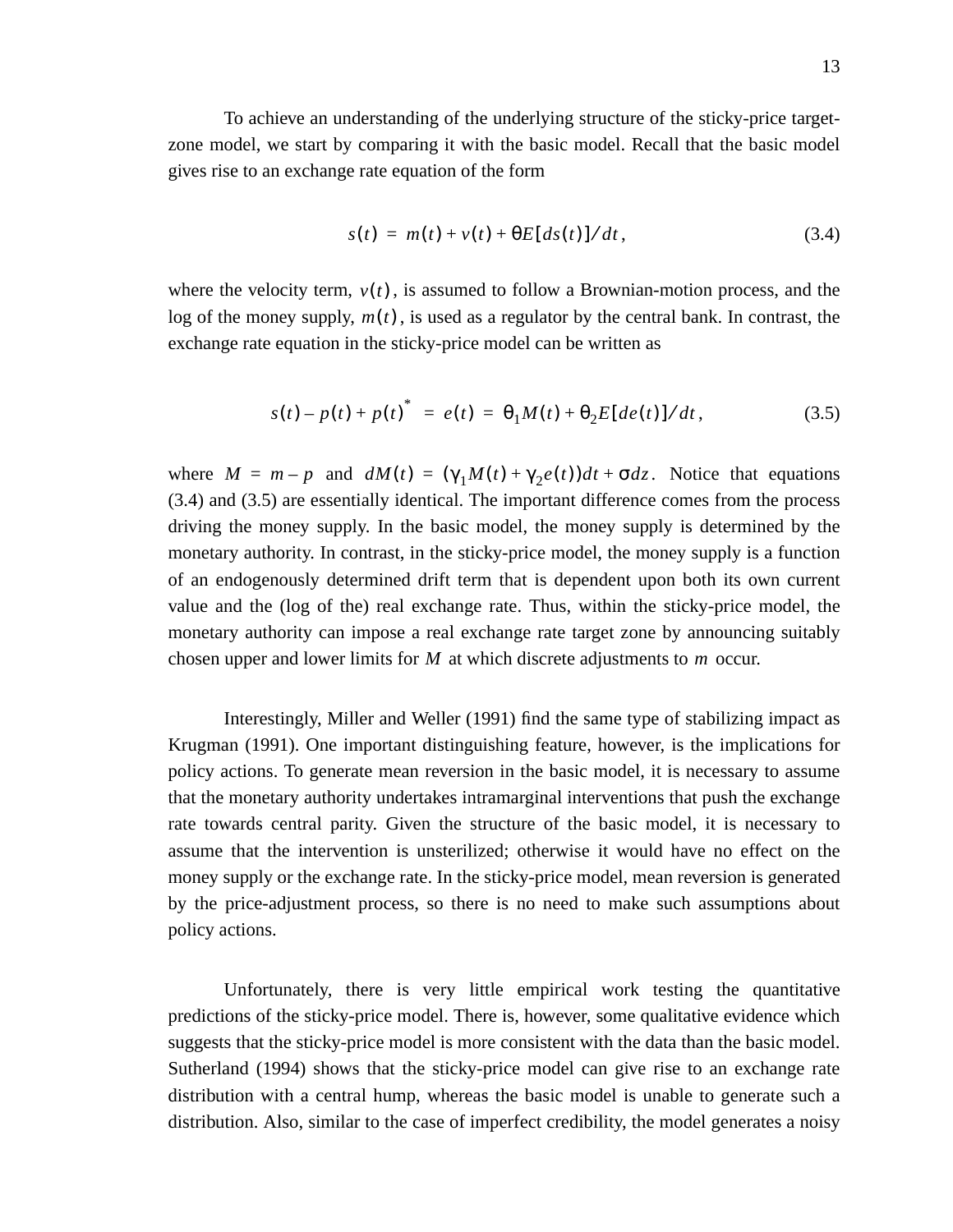relationship between interest-rate differentials and the exchange rate. This result is not very surprising, since Sutherland (1994) shows that, in terms of nominal variables, the sticky-price and basic models are observationally equivalent when the basic model is augmented with marginal intervention and stochastic probabilities of realignments.

## **4. The symmetry between target zones for the exchange rate and for inflation**

It would be surprising if there were not a relationship between target zones for inflation and for the exchange rate. After all, they both have the monetary authority using a policy instrument to keep an economic variable between a set of bands. Somewhat surprisingly, this symmetry has not been extensively studied (one exception is Gerlach 1994). In this section, potential relationships between inflation-targeting problems and exchange rate targeting problems are explored.

#### **4.1 A simple model of inflation targeting**

To provide some concreteness on how the literature on exchange rate ranges can be applied to inflation targeting, this section presents a simple example. This both illustrates the flavour of the results that will come from treating the inflation-targeting problem as one similar to exchange rate bands, and suggests some areas for future research. It should be emphasized at the outset that the example is very basic and, while it provides some valuable insights, it should not be taken too seriously. To begin, a simple model is developed and solved for given inflation ranges. This results in a S-shaped function that corresponds to Figure 1 in Section 2. Following this, the optimal width of the inflation range is considered.

In this example, inflation is modelled from Cagan's (1956) model of money demand. Following Blanchard and Fischer (1989, Chapter 4), the demand for real money balances is given by

$$
m(t) = \frac{M(t)}{P(t)} \propto e^{-\alpha E_t \pi(t)}, \qquad (4.1)
$$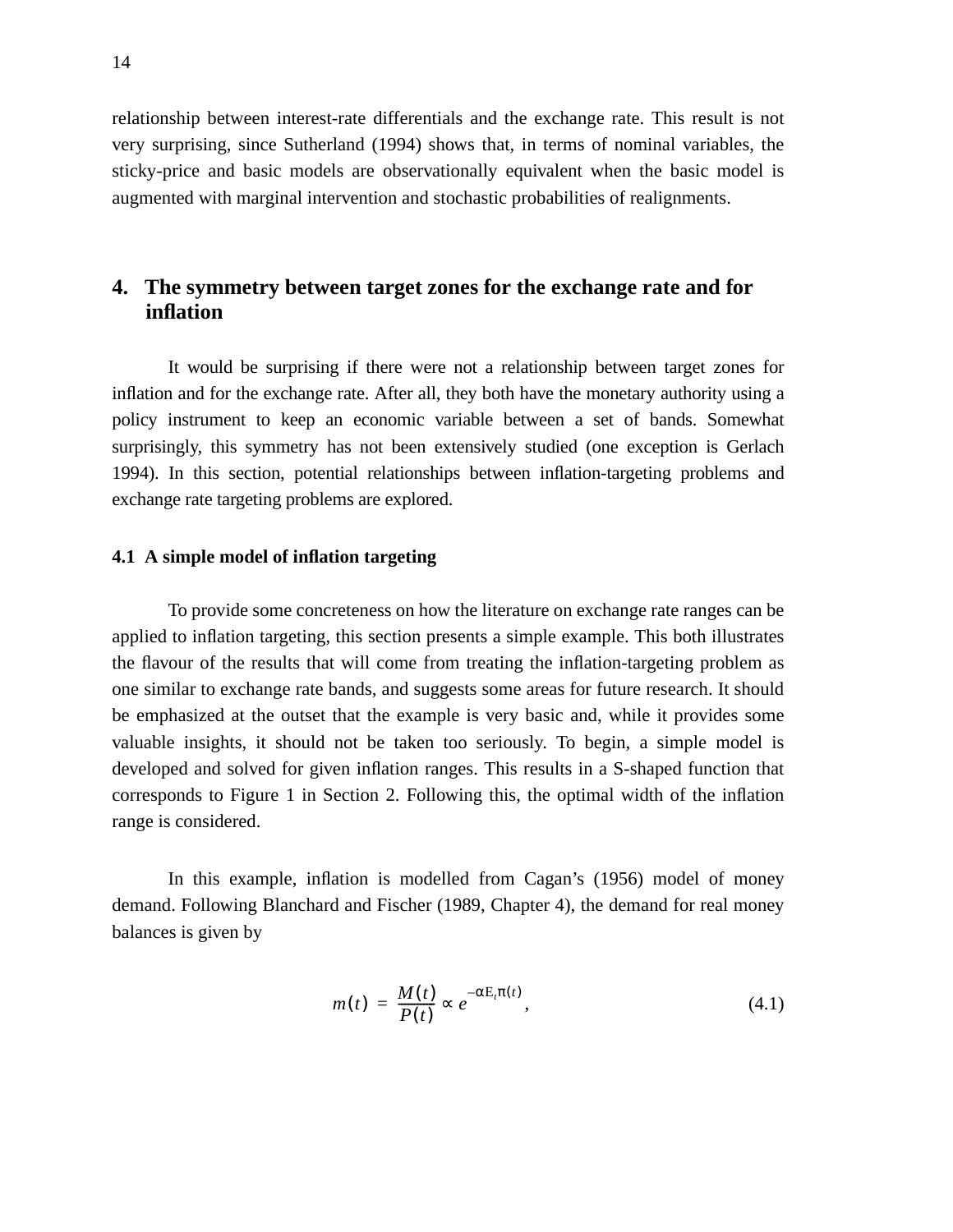where *m* is real money balances, *M* is nominal money balances, *P* is the price level,  $\alpha$  is the elasticity of money demand to expected inflation, and  $\pi$  is inflation. The derivation of this model assumes constant output growth and real interest rate, so the elasticity parameter can be thought of as the elasticity of money demand with respect to the nominal interest rate. Taking logs and differentiating with respect to time gives

$$
\pi(t) = \mu(t) + a \mathbf{E}_t \frac{\partial}{\partial t} \pi(t), \qquad (4.2)
$$

where  $\mu$  is the growth in the money supply, which is assumed to follow a Wiener process. That is:

$$
d\mu = 0dt + \sigma dz + dL - dU, \qquad (4.3)
$$

using the notation described in Section  $2<sup>18</sup>$  Note that the zero drift in the growth rate of the money supply is compatible with a target inflation rate of zero (this assumption is made for simplicity). Thus, it is assumed that the monetary authority regulates the growth in money supply so it lies in the interval  $[-\beta, \beta]$ . As in the exchange rate case, this will ensure that inflation also lies within some range—the monetary authority chooses  $\beta$  so that the width of the inflation range is what they want.

This system of equations can be solved, subject to a value-matching (what Krugman (1991) calls a smooth-pasting) boundary condition, for inflation as a function of the growth in the money supply. The resulting function exhibits the "S" shape of the exchange rate literature described in Section 2.

It is useful to put some numbers into the problem. The variance of the money supply is chosen so that changes in inflation would have a standard deviation of about 1 percentage point per year ( $\sigma = 0.01$ ) if there were no intervention.<sup>19</sup> The range width for the growth rate of the money supply is set to plus or minus 8.5 percentage points  $(β = 0.085)$ , which leads to inflation being between plus or minus 1 percentage point of the target.<sup>20</sup> The elasticity of money demand to changes in inflation expectations is given

<sup>18.</sup> Note that, by design, this model is very similar to those used in the exchange rate target-zone literature.

<sup>19.</sup> This is less than, say, the standard deviation of inflation (CPIXFE) about its trend obtained from using the HP filter. This gives a standard deviation of about 1.3 percentage points. It is also less than the historical standard deviation of changes in inflation, which is about 3.5 percentage points per year.

<sup>20.</sup> Historically, the standard deviation of the growth rate of M1 divided by the CPIXFE has been about 5.3 percentage points. Around its (HP) trend, this falls to about 4.3 percentage points.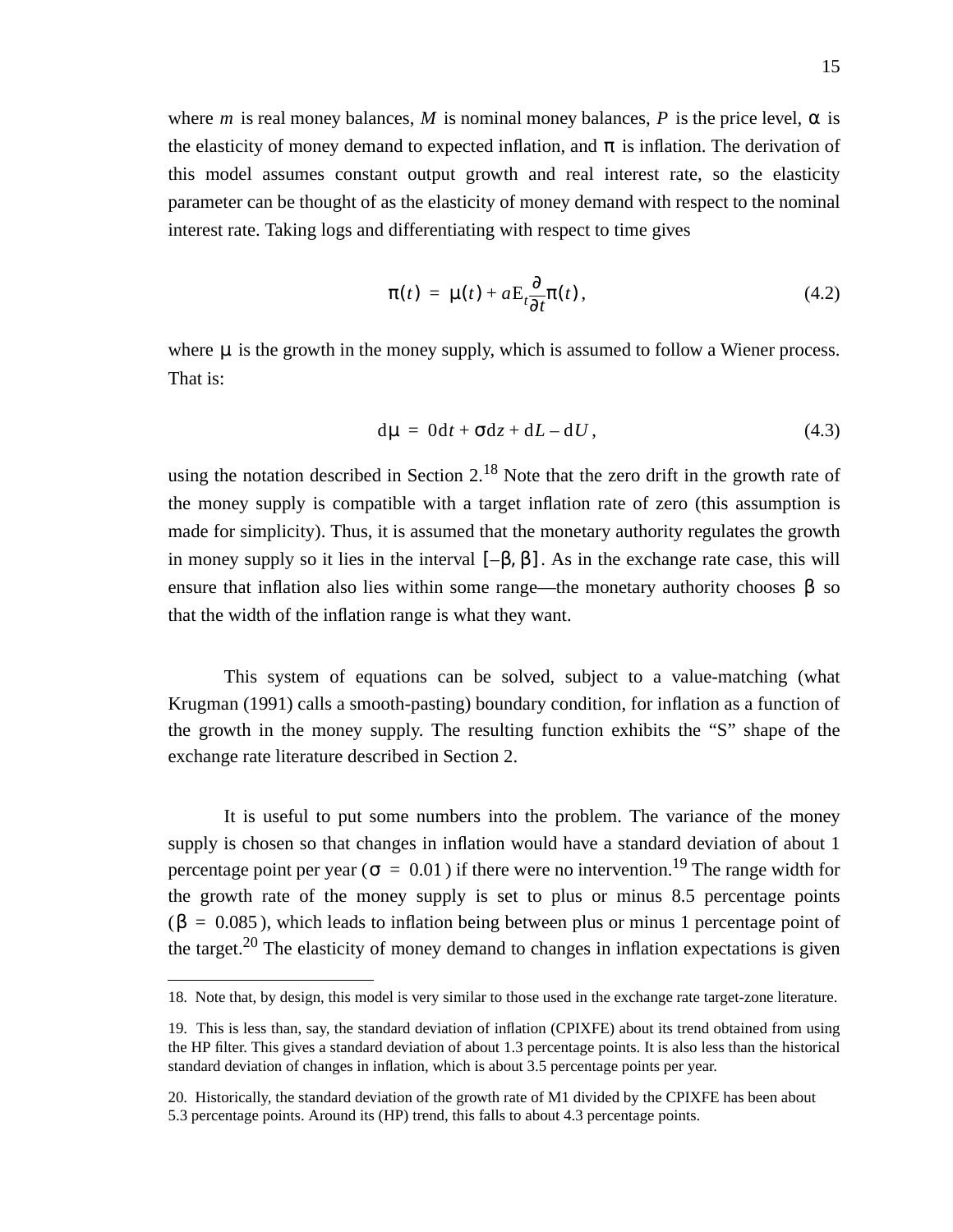#### FIGURE 3



by  $\alpha = 0.31$  (the elasticity of money demand to nominal interest rates in Black, Macklem, and Poloz 1994). Figure 3 illustrates the "S" under this calibration.

One of the questions that is important for a central bank is optimal range width. This topic is pursued in the remainder of this subsection.<sup>21</sup>

To consider questions of optimality, it is necessary to specify a loss function and then choose instruments to minimize this loss. It is assumed that the central bank seeks to minimize the variance of inflation plus the cost incurred when the ranges are hit. This cost is assumed to be proportional to the changes in the money supply necessary to keep inflation within the ranges. That is, the central bank chooses the range width to minimize

$$
L(\mu;\beta) = E_t[(\int_t^{\infty} \pi^2 e^{-\rho s} ds + \int_t^{\infty} c e^{-\rho s} (dL_s + dU_s)) | \mu_t = \mu]. \tag{4.4}
$$

<sup>21.</sup> This section draws on Dumas (1991) and Miller and Zhang (1994).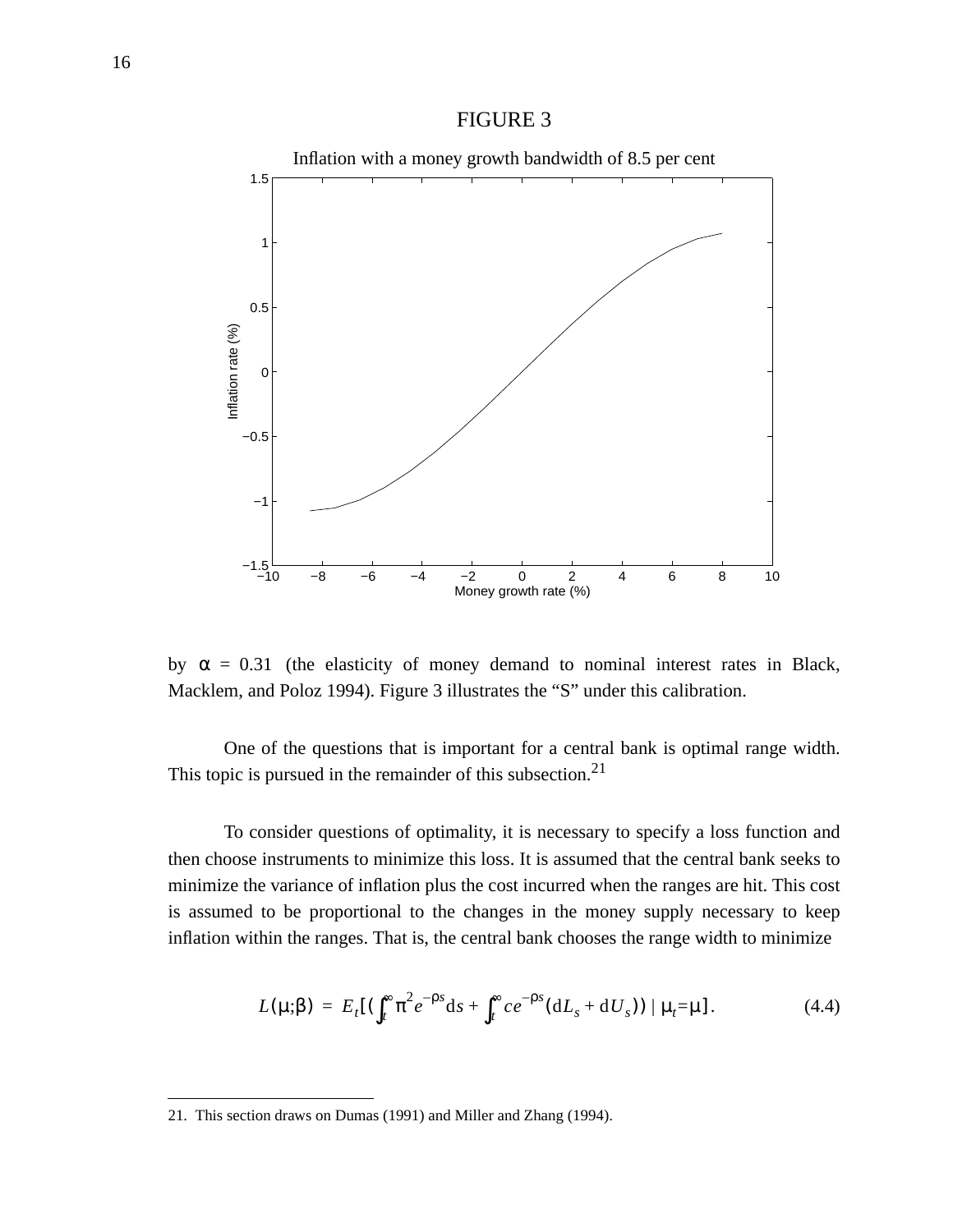In equation (4.4), the first integral is the loss associated with the variance of inflation and the second is the loss from hitting the bands. The constant  $c$  is the (proportional) cost of intervention.

This loss function is different from others commonly used when considering optimal control of a monetary economy. Often, for example, the variance of output is considered. Nevertheless, the loss function does have an intuitive basis—the monetary authority is penalized for variance in the inflation rate as well as hitting the bands.

The first stage of solving the loss function, (4.4), is to calculate inflation as a function of money growth and substitute this for  $\pi$ . This function is simply the "S" described above. The next stage is to solve for the function L. It can be shown (for example, in Malliaris and Brock 1982) that this loss function satisfies the Hamilton, Jacobi, and Bellman equation:

$$
\rho L = \frac{1}{2}\sigma^2 L_{\mu\mu} + \pi^2.
$$
 (4.5)

This, together with the boundary condition

$$
L'(-\beta;-\beta) = L'(\beta;\beta) = c \,, \tag{4.6}
$$

provides enough information to solve (4.4) for a given range width. The boundary condition (4.6) is a value-matching condition and implies that at the bands the change in the loss function is exactly  $c$ , ruling out any discrete jumps in the money-supply process—a discrete jump would imply a change in the loss function greater than  $c$  as the cost of hitting the bands is proportional to the size of any jump.

The third and final stage is to consider the range width that minimizes the loss function just derived. Denoting the solution to (4.5) subject to (4.6) by  $\overline{L}^*(\mu;\beta)$ , then one way to consider finding the optimal range width is to simply plot  $L^*$  for different values of  $\mu$  and β. This is done in Figure 4 with the proportional cost set to 0.005 ( $c = 0.005$ ) and a discount rate of 5 per cent ( $\rho = 0.05$ ).<sup>22</sup> The proportional cost is chosen so that the optimal inflation-range width is 1 percentage point, and the discount rate is similar to others used in the literature. The height of each point in Figure 4 represents the expected

<sup>22.</sup> A simple finite-difference method is used to solve both for inflation as a function of money growth and for the loss function as a function of money growth. Miller and Zhang (1994) provide a closed-form expression for the corresponding case of exchange rate targeting.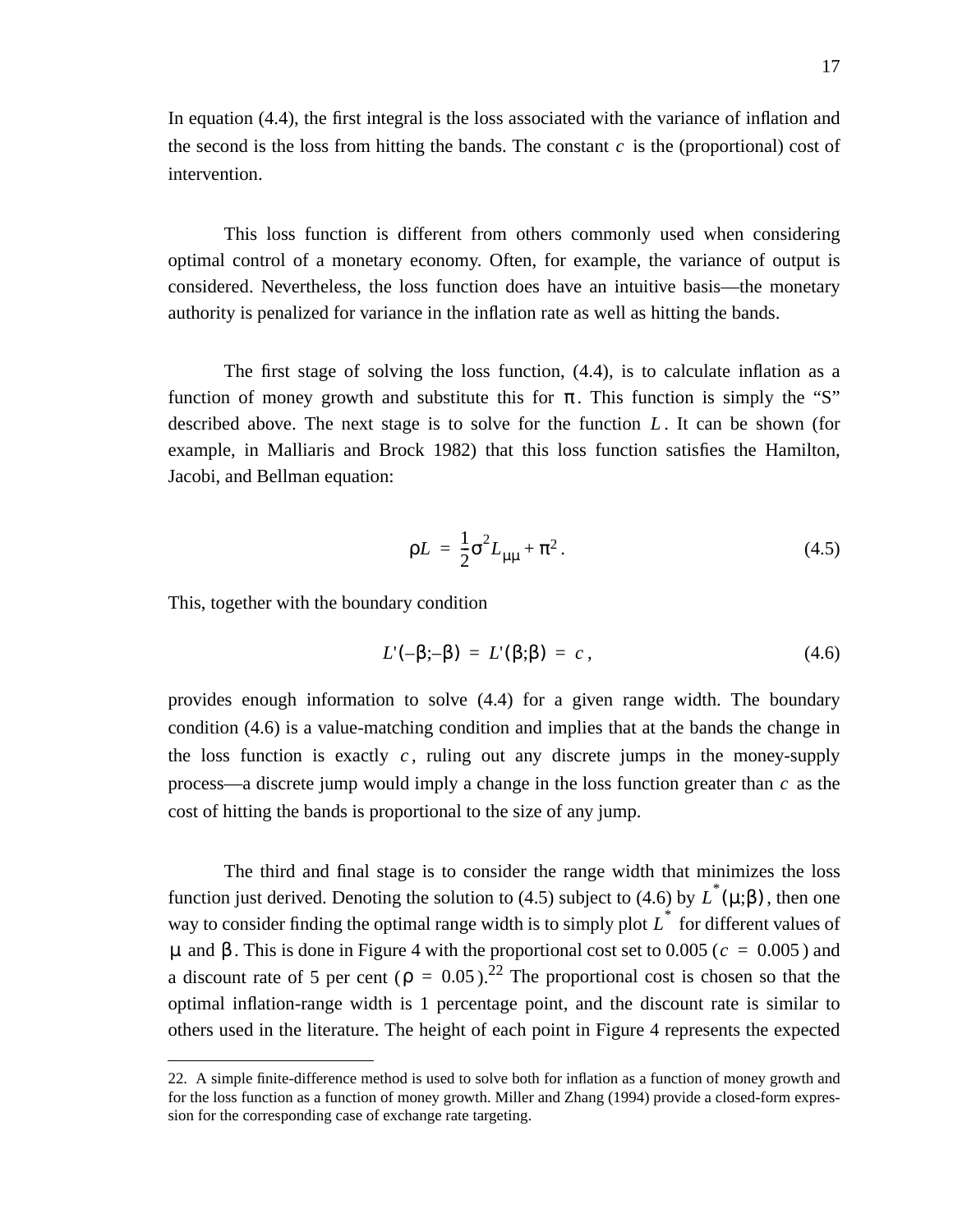#### FIGURE 4

#### The loss function for different range widths



loss given the current value of monetary growth and the width of the range. Each line for a given range width is U-shaped, reflecting the fact that, when monetary growth (and hence inflation) is close to exceeding the range, the expected loss is higher.

A general property of the solution to this kind of problem is that the optimal range width is the same regardless of the value of money growth.<sup>23</sup> Put another way, the monetary authority has no incentive to change the width of the range as the inflation rate approaches them.

Under these conditions, the loss function can be easily minimized numerically. This occurs when  $\beta$  is 0.085 and inflation lies within 1 percentage point of its target. Clearly, the "optimality" result hinges on the judicious choice of  $c$ . As  $c$  increases, so that the cost of hitting the bands relative to the cost of inflation variability increases, the optimal range width, not surprisingly, increases. Alternatively, Dumas (1991) shows that the loss function is minimized when the changes in the band width do not affect the loss

<sup>23.</sup> See Dumas (1991).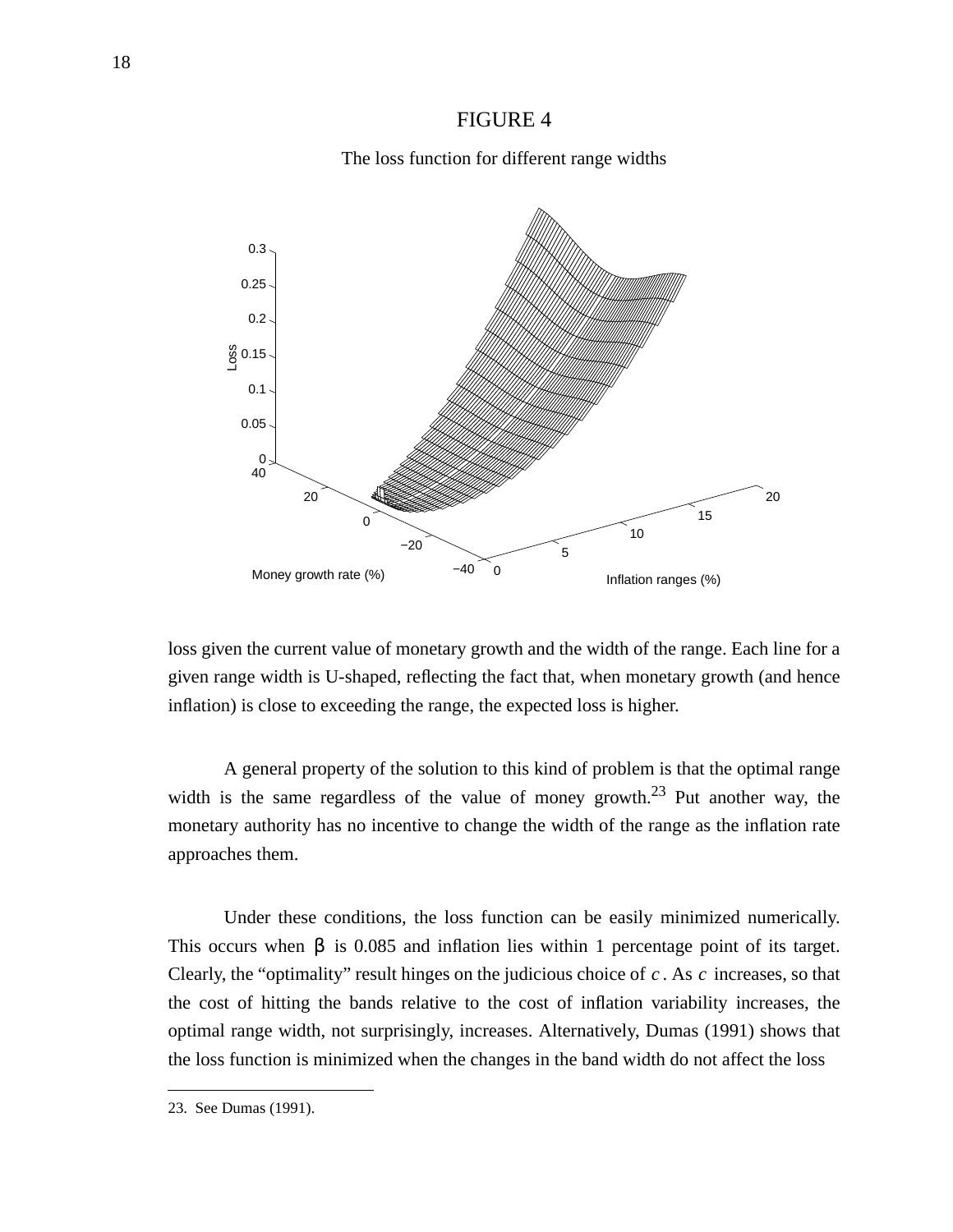function at the boundary; that is, when

$$
\left. \frac{d}{d\mu} L^*(\mu;\beta) \right|_{\mu = \beta} = 0. \tag{4.7}
$$

Dumas (1991) refers to (4.7) as a smooth-pasting condition.

As noted in the opening comments of this section, this example of inflation targeting is very stylized and not meant to be taken seriously from a policy perspective. Nevertheless, it illustrates how the literature on exchange rate target-zone models can be applied to learn more about inflation-control ranges.

#### **5. Implications for future research**

Modelling exchange rate target zones and inflation-rate ranges have much in common: they both deal with a monetary authority regulating a policy variable to keep a random-target variable within some fixed range. Given that the techniques used to model exchange rate bands are simple and elegant, their application to research aimed at better understanding inflation-target ranges appears a sensible and logical step. However, despite the similarity between the two questions, there are fundamental differences that make the application of the exchange rate target-zone literature to inflation-rate ranges difficult.

First, modelling the monetary authority's control of inflation as a continuous process is not without its problems. Incorporating lags, for example, is difficult in this setup. As well, the assumption that the monetary authority is able to control inflation instantaneously is tenuous at best. Similarly, the instantaneous equilibrium adjustment assumed in the structure of the basic model precludes the distinction between short-run and long-run reactions to monetary-policy actions. Although monetary policy may affect foreign exchange markets instantaneously, this assumption is more difficult to motivate in the case of inflation. Nonetheless, in the literature reviewed in this paper, the alternative underlying structures of the exchange rate do not appear to change the fundamental message of target zones.

Second, it is arguably inappropriate to model inflation bands as reflecting barriers which inflation never crosses. Unanticipated large shocks may warrant the monetary authority to allow inflation to leave the range on occasion. Indeed, the inflation range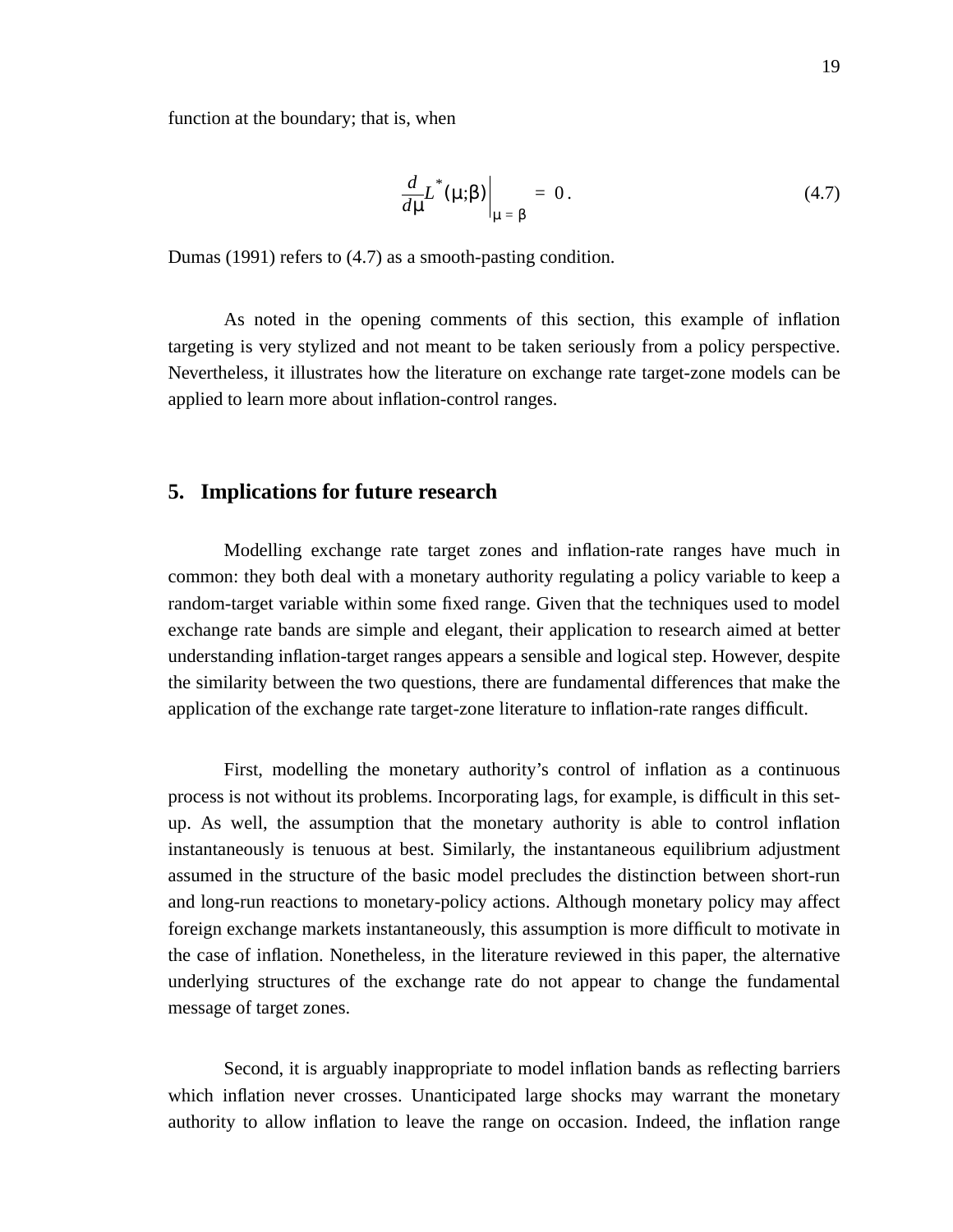announced in New Zealand are subject to contingency clauses. If this is deemed to be a sufficiently serious problem, there are other techniques better suited, such as standard control theory.

Despite these difficulties, the exchange rate target-zone literature does offer some very interesting ideas about bands in general. In particular, the principle of "honeymoon" and "divorce" effects are likely to apply with inflation ranges. Such effects depend critically on agents' expectations of the likelihood that the central bank will defend a preannounced target zone. Empirically, an estimate of this likelihood appears to be a suitable candidate for a measure of central-bank credibility.

In sum, avenues of future research can rely on the exchange rate target-zone literature to understand both how the economy may change with the introduction of inflation ranges and how credibility may be measured.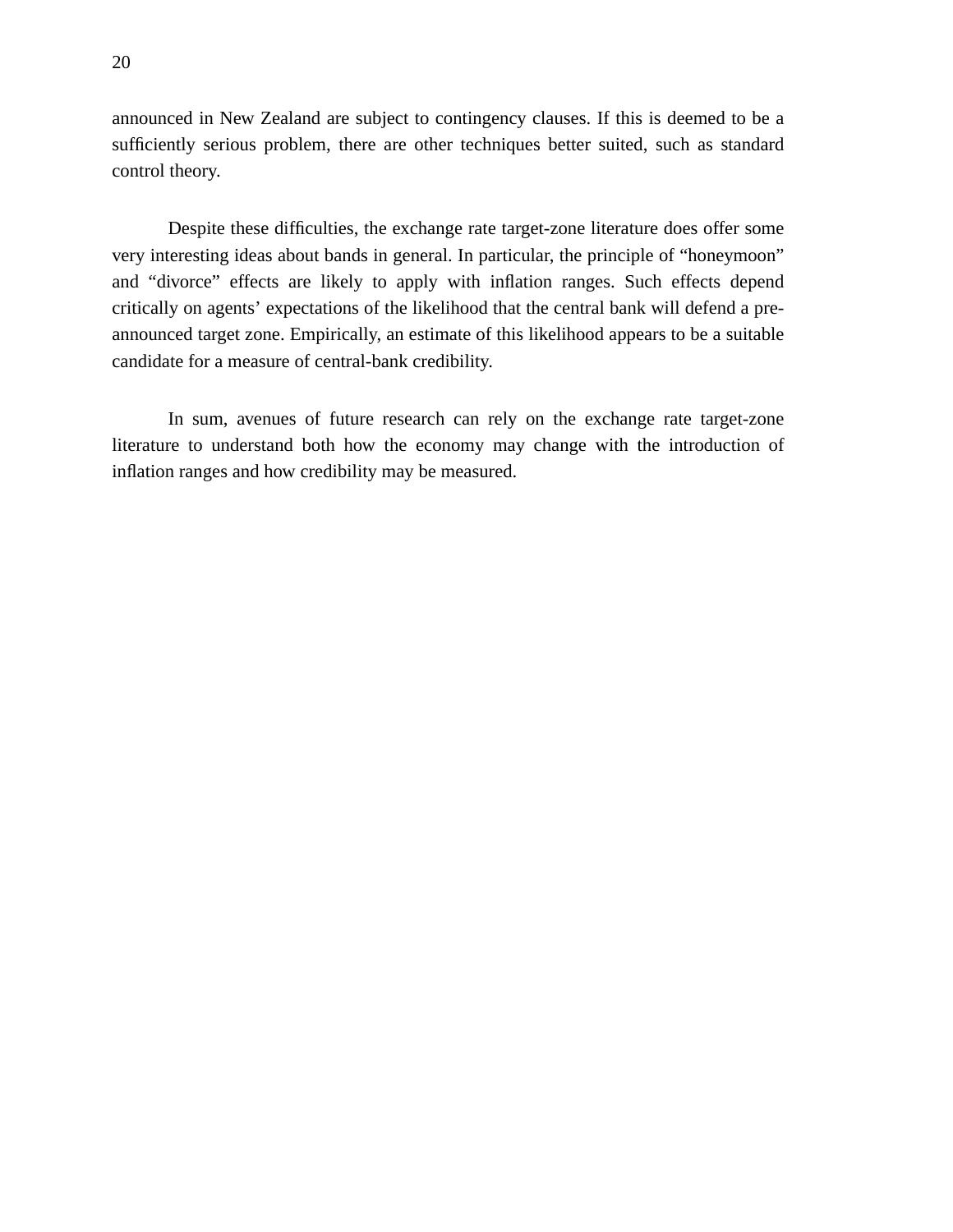#### **References**

- Bertola, Giuseppe. 1994. "Continuous-time Models of Exchange Rates and Intervention." In *Handbook of International Macroeconomics*, edited by Fredrick van der Ploeg, Cambridge: Blackwell, 251-298.
- Bertola, Giuseppe and Ricardo Caballero. 1992. "Target Zones and Realignments." *American Economic Review* 82: 520-536.
- Bertola, Giuseppe and Lars Svensson. 1993. "Stochastic Devaluation Risk and the Empirical Fit of Target-Zone Models." *Review of Economic Studies* 60: 689-712.
- Black, Richard, Tiff Macklem and Stephen Poloz. 1994. "Non-Superneutralities and Some Benefits of Disinflation: A Quantitative General-Equilibrium Analysis." In *Economic Behaviour and Policy Choice Under Price Stability*, 477–516. Proceedings of a conference held at the Bank of Canada, Ottawa, Canada, October 29-31, 1993.
- Blanchard, Olivier J. and Stanley Fischer. 1989. Lectures on Macroeconomics. Cambridge: MIT Press.
- Cagan, Phillip. 1956. "The Monetary Dynamics of Hyperinflation." In *Studies in the Quantity Theory of Money*, edited by Milton Friedman, 23–117. Chicago: University of Chicago Press.
- Chinn, Menzie. 1991. "Some Linear and Nonlinear Thoughts on Exchange Rates." *Journal of International Money and Finance* 10: 214-230.
- Delgado, Francisco and Bernard Dumas. 1992. "Target zones, broad and narrow." In *Exchange rate targets and currency bands*, edited by Paul Krugman and Marcus Miller, 35–56. Cambridge: Cambridge University Press.
- Diebold, Francis and James Nason. 1990. "Nonparametric Exchange Rate Prediction?" *Journal of International Economics* 28: 315-332.
- Dornbusch, Rudiger. 1976. "Expectations and Exchange Rate Dynamics." *Journal of Political Economy* 84: 1161-1176.
- Dumas, Bernard. 1991. "Super Contact and Related Optimality Conditions." *Journal of Economic Dynamics and Control* 15: 675-685.
- Flood, Robert and Peter Garber. 1983. "A Model of Stochastic Process Switching." *Econometrica* 51: 537-551.
- Flood, Robert P., D. J. Mathieson, and Andrew K. Rose. 1991. "An Empirical Exploration of Exchange Rate Target-Zones." *Carnegie-Rochester Series on Public Policy* 35: 7-65.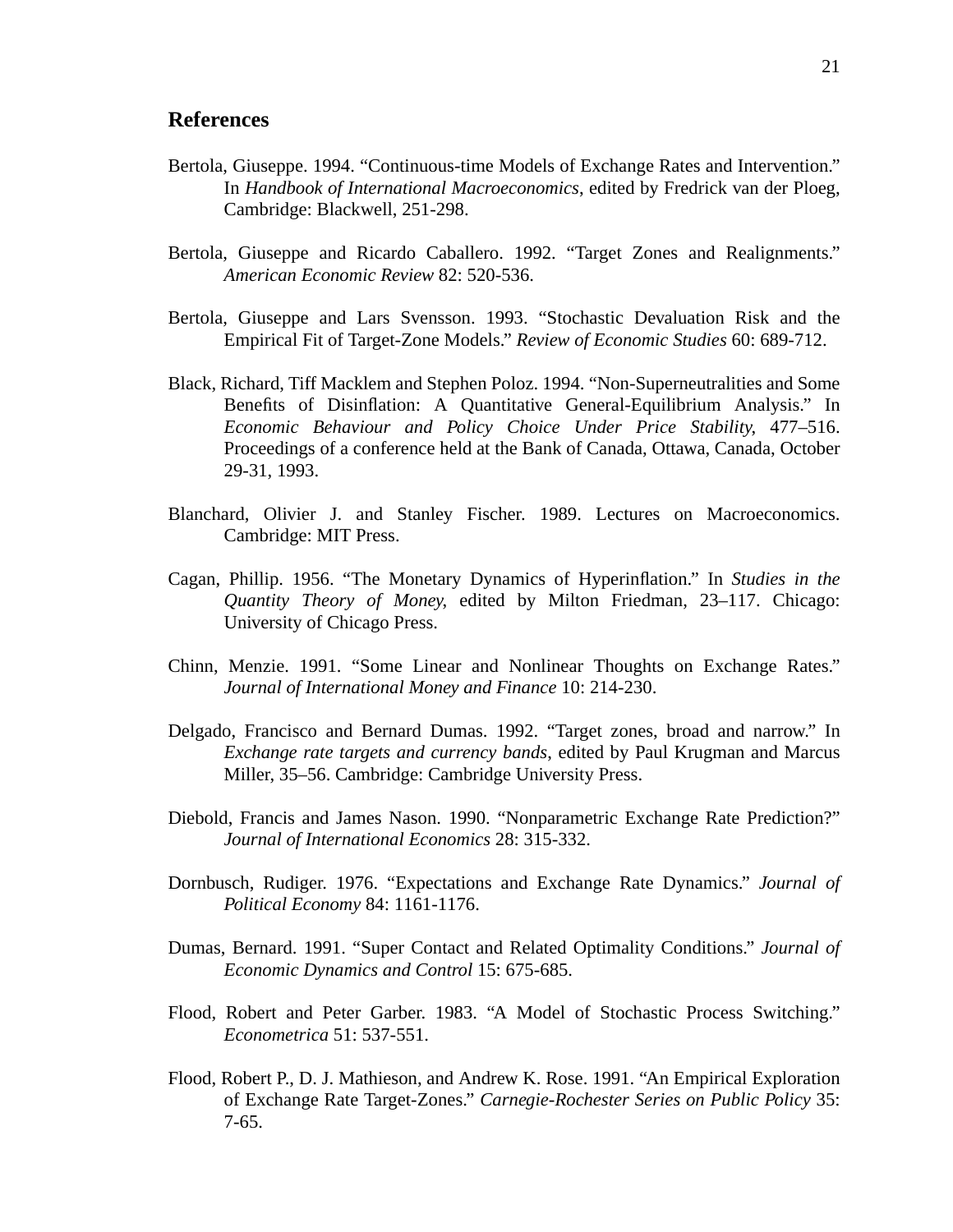- Gerlach, Stefan. 1994. "On the Symmetry Between Inflation and Exchange Rate Targets." *Economic Letters* 44: 133-137.
- Klein, Michael and Karen Lewis. 1991. "Learning About Intervention Target Zones." Working Paper No. 3674. NBER
- Krugman, Paul. 1988. "Target Zones and Exchange Rate Dynamics." Working Paper No. 248. NBER

- Lindberg, Hans and Paul Soderlind. 1994. "Testing the Basic Target Zone Model on Swedish Data: 1982-1990." *European Economic Review* 38: 1441-1469.
	- —————. 1995. "Intervention Policy and Mean Reversion in Exchange Rate Target Zones: The Swedish Case." *Scandinavian Journal of Economics* 96: 499-513.
- Malliaris, A. G. and W. A. Brock. 1982. *Stochastic Methods in Economics and Finance*. New York: North-Holland.
- Messe, Richard and Kenneth Rogoff. 1983. "Empirical Exchange Rate Models of the Seventies: Do they Fit Out of Sample?" *Journal of International Economics* 14: 3- 24.
- Messe, Richard and Andrew Rose. 1991. "Nonlinear, Nonparametric, Nonessential Exchange Rate Estimation." *American Economic Review* 80:192-196.
- Miller, Marcus and Paul Weller. 1991. "Exchange Rate bands with Price Inertia." *Economic Journal* 101: 1380-1399.
- Miller, Marcus and Lei Zhang. 1994. "Optimal Target Zones: How an Exchange Rate Mechanism Can Improve Upon Discretion." Discussion Paper 1031. Centre for Economic Policy Research.
- Mundaca, Gariela. 1990. "Intervention Decisions and Exchange Rate Volatility in a Target Zone." Norges Bank Working Paper.
- Rose, Andrew and Lars Svensson. 1991. "Expected and Predicted Realignments: The FF/ DM Exchange Rate During EMS." Working Paper No. 3685. NBER.
- Smith, Gregor and Michael Spencer. 1992. "Estimation and Testing in Models of Exchange Rate Target Zones and Process Switching." In *Exchange rate targets and currency bands*, edited by Paul Krugman and Marcus Miller, 211–239. Cambridge University Press.
- Sutherland, Alan. 1994. "Target Zone Models with Price Inertia: Solutions and Testable Implications." *Economic Journal* 104: 96-112.

<sup>—————. 1991. &</sup>quot;Target Zones and Exchange Rate Dynamics." *Quarterly Journal of Economics* CVI: 669-682.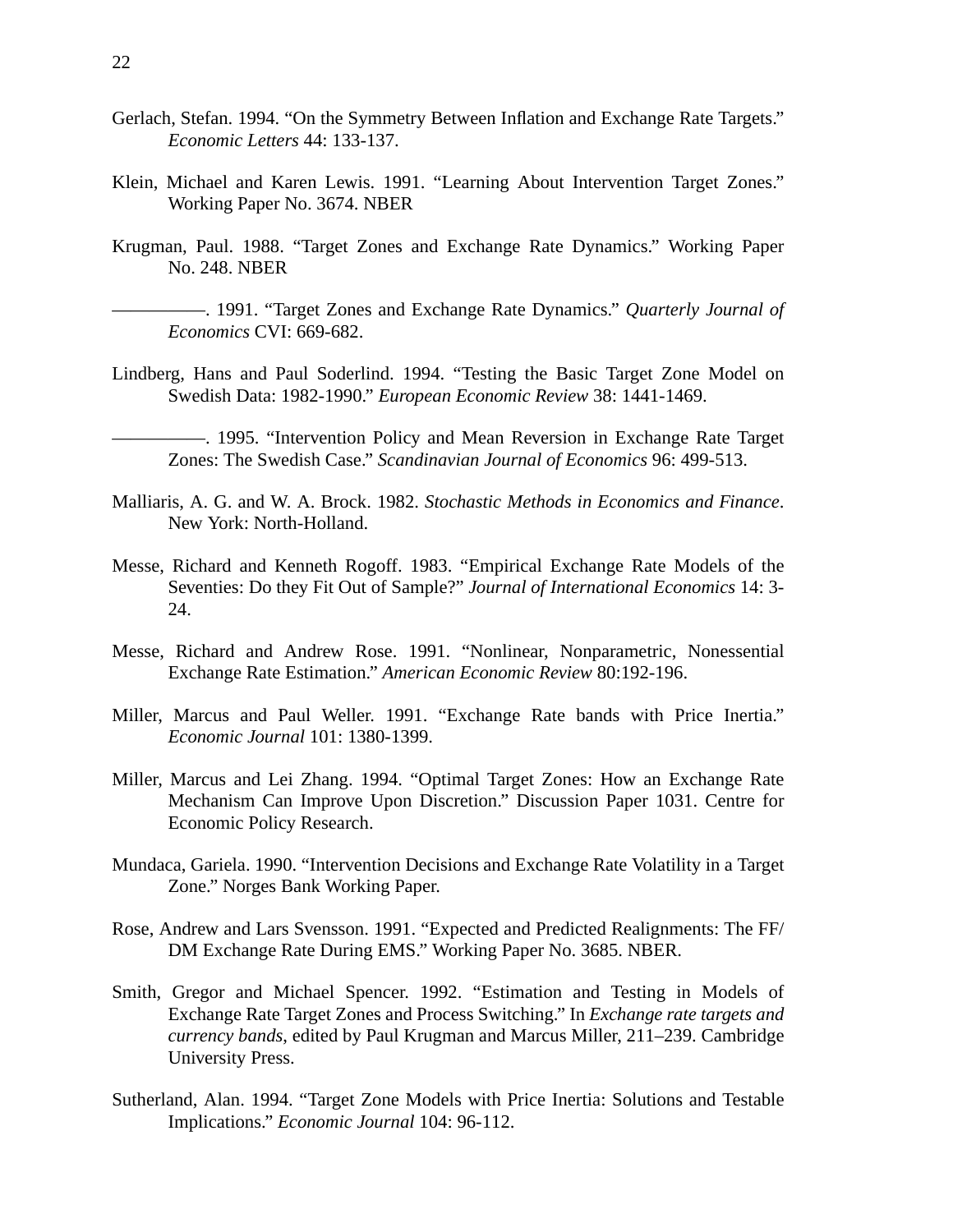Svensson, Lars. 1990. "The Simplest Test of Target Zone Credibility." Working Paper No. 3394. NBER.

—————. 1991a. "Term Structure of Interest Rate Differentials in Target Zones." *Journal of Monetary Economics* 28: 87-116.

—————. 1991b. "The Simplest Test of Target Zone Credibility." *IMF Staff Paper* 38: 655-665.

—————. 1992. "An Interpretation of Recent Research on Exchange Rate Target Zones." *Journal of Economic Perspectives* 6: 119-144.

Werner, Alejandro. 1995. "Exchange rate target zones, realignments, and the interest rate differential: Theory and evidence." *Journal of International Economics* 39: 353-367.